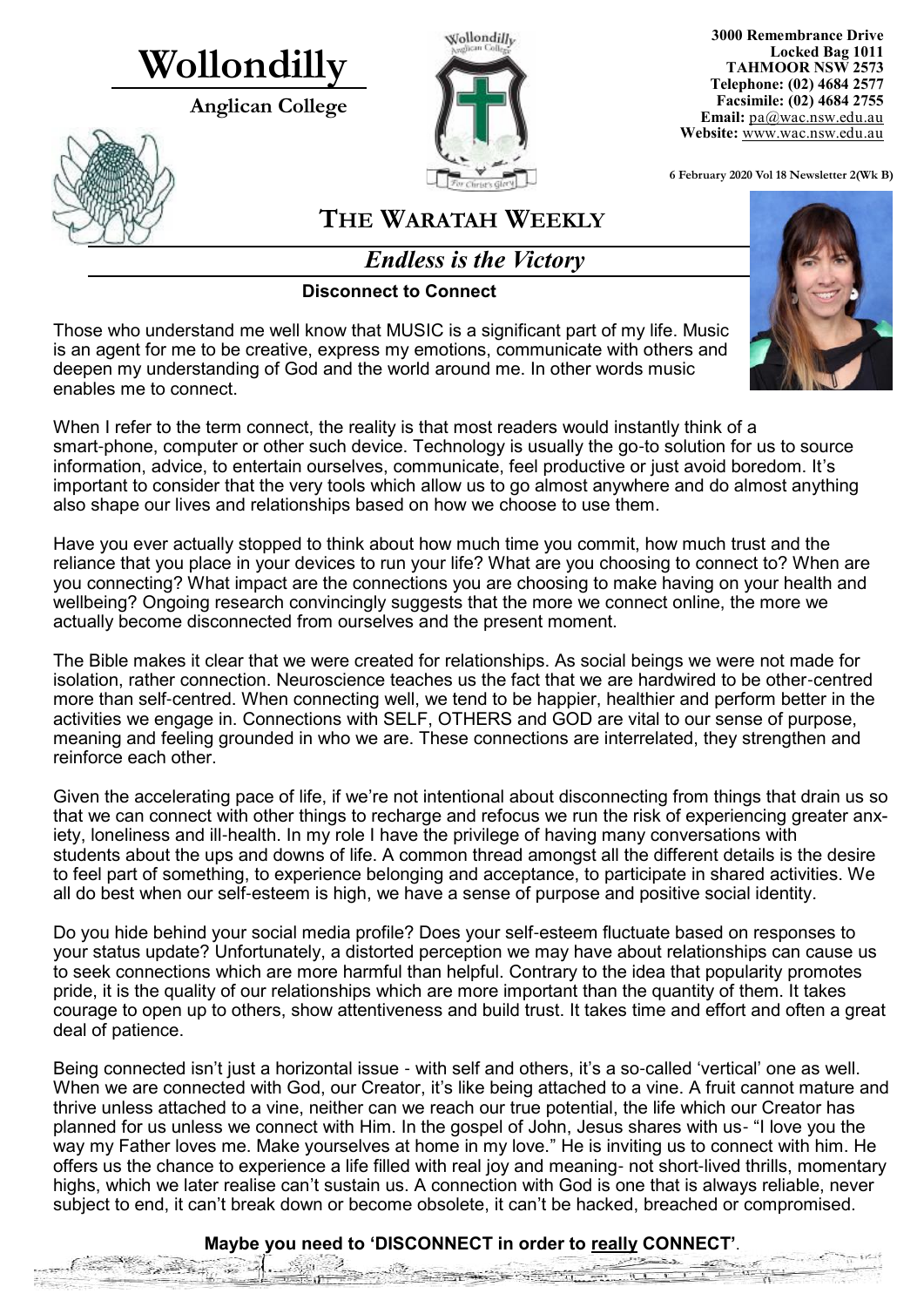# **From the Headmaster**

#### **Who is responsible for key areas of the College?**

#### **College Academic Structure**

| $T-12:$         | Deputy Headmaster                            |
|-----------------|----------------------------------------------|
| <b>Primary:</b> | Director of Teaching and Learning Years T-6  |
| Secondary:      | Director of Teaching and Learning Years 7-12 |

#### **College Pastoral Care Structure**

| T-12:   | Deputy Headmaster                     |
|---------|---------------------------------------|
| T-12:   | <b>Director of Pastoral Care</b>      |
| Junior: | Junior Pastoral Care Coordinator T-4  |
| Middle: | Middle Pastoral Care Coordinator 5-8  |
| Senior: | Senior Pastoral Care Coordinator 9-12 |

**Mr Ian Croger Ms Jacqui Huxtable Mr Paul Burns** 

**Mr Ian Croger Mr Liam Toland Mrs Lisa Maher Mr Stuart Houweling Mrs Emily Madden** 

# **Prefects Induction Day Thursday, 13 February**

On Thursday, 13 February, our College Prefects and Captains will be attending a Student Leadership Day at St Andrew's Cathedral in Sydney. The group will join with student leaders from other Anglican Schools in NSW.

**\_\_\_\_\_\_\_\_\_\_\_\_\_\_\_\_\_\_\_\_\_\_\_\_\_\_\_\_\_\_\_\_\_\_\_\_\_\_\_\_\_\_\_\_\_\_\_\_\_\_\_\_\_\_\_\_\_\_\_\_\_\_\_\_\_\_\_\_\_\_\_\_\_\_\_\_\_\_\_\_\_\_\_\_\_\_\_\_\_\_\_\_\_\_\_\_\_\_\_\_\_\_\_\_\_\_\_\_\_\_\_\_\_\_\_\_\_\_\_\_\_\_\_**

**\_\_\_\_\_\_\_\_\_\_\_\_\_\_\_\_\_\_\_\_\_\_\_\_\_\_\_\_\_\_\_\_\_\_\_\_\_\_\_\_\_\_\_\_\_\_\_\_\_\_\_\_\_\_\_\_\_\_\_\_\_\_\_\_\_\_\_\_\_\_\_\_\_\_\_\_\_\_\_\_\_\_\_\_\_\_\_\_\_\_\_\_\_\_\_\_\_\_\_\_\_\_\_\_\_\_\_\_\_\_\_\_\_\_\_\_\_\_\_\_\_\_\_**

After a church service which includes the induction of student leaders, there is a separate section conducted by the Archbishop where he will field students' questions. It is an immense honour for our students to be part of such a group.

**\_\_\_\_\_\_\_\_\_\_\_\_\_\_\_\_\_\_\_\_\_\_\_\_\_\_\_\_\_\_\_\_\_\_\_\_\_\_\_\_\_\_\_\_\_\_\_\_\_\_\_\_\_\_\_\_\_\_\_\_\_\_\_\_\_\_\_\_\_\_\_\_\_\_\_\_\_\_\_\_\_\_\_\_\_\_\_\_\_\_\_\_\_\_\_\_\_\_\_\_\_\_\_\_\_\_\_\_\_\_\_\_\_\_\_\_\_\_\_\_\_\_\_**

# **Duke of Edinburgh's Award Expedition Planning 2020**

| <b>Term</b>    | <b>Dates</b>                                                                 | <b>Activity</b>                                                          | <b>Location</b>                                    |
|----------------|------------------------------------------------------------------------------|--------------------------------------------------------------------------|----------------------------------------------------|
| 1              | Saturday, 21 March                                                           | <b>Bronze Training</b><br>Day                                            | <b>WAC</b>                                         |
| 1              | Saturday, 28 March to<br>Sunday, 29 March                                    | <b>Bronze Practice</b><br>Journey                                        | Coast Walk - Minnamurra to<br>Gerringong           |
| $\overline{2}$ | Saturday, 16 May to<br>Sunday, 17 May<br>Friday, 15 May to<br>Sunday, 17 May | <b>Bronze Qualifying</b><br>Journey<br><b>Silver Practice</b><br>Journey | <b>Great North Walk</b><br><b>Great North Walk</b> |
| 3              | Thursday, 27 Aug to<br>Sunday, 30 August                                     | Silver/Gold<br><b>Expedition</b>                                         | <b>Blue Mountains/Wild Dog</b><br><b>Mountains</b> |
| $\overline{4}$ | Monday,<br>28 September to<br>Thursday, 1 October                            | Silver/Gold<br><b>Expedition</b>                                         | TBA                                                |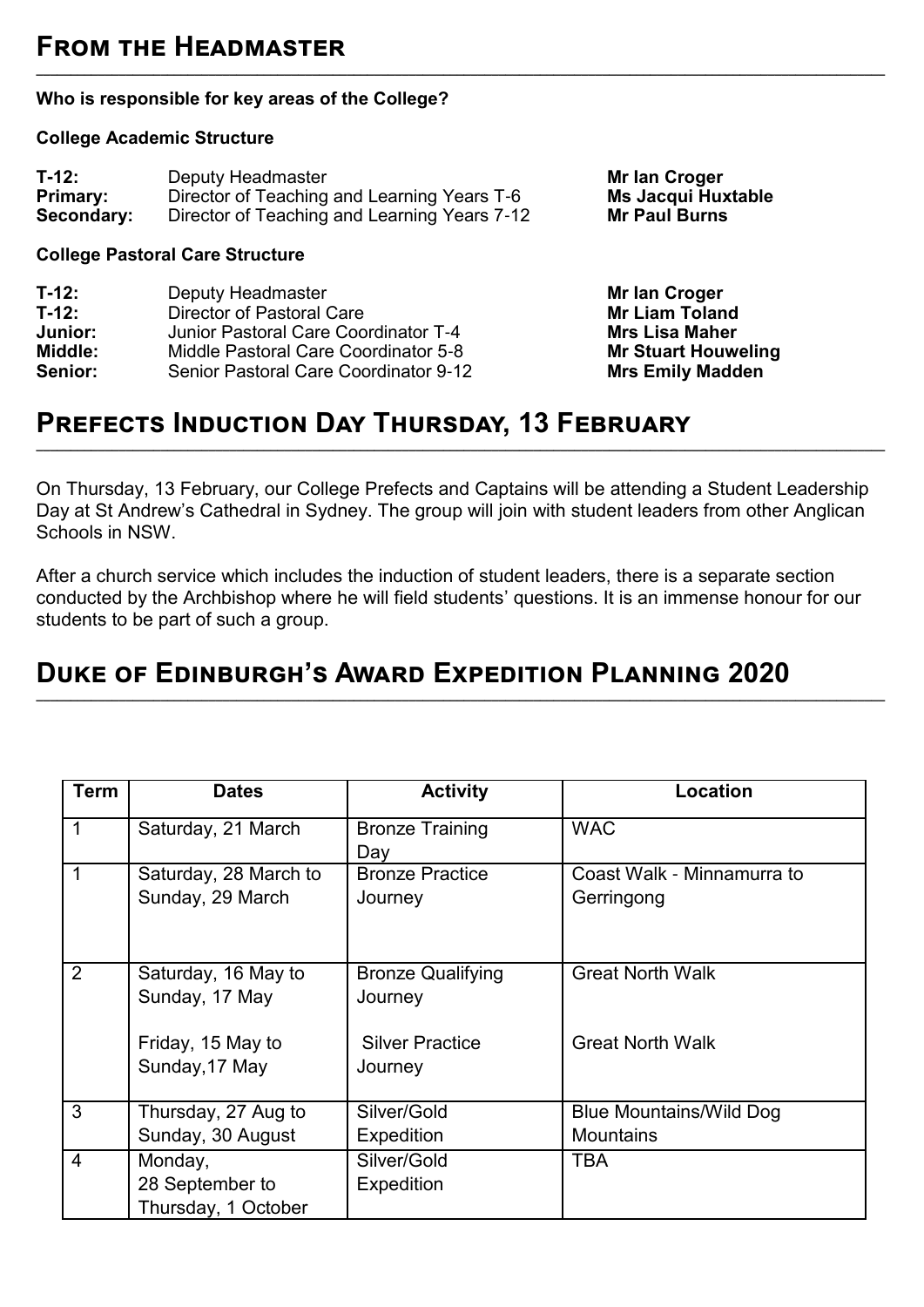### **From the Deputy's Desk \_\_\_\_\_\_\_\_\_\_\_\_\_\_\_\_\_\_\_\_\_\_\_\_\_\_\_\_\_\_\_\_\_\_\_\_\_\_\_\_\_\_\_\_\_\_\_\_\_\_\_\_\_\_\_\_\_\_\_\_\_\_\_\_\_\_\_\_\_\_\_\_\_\_\_\_\_\_\_\_\_\_\_\_\_\_\_\_\_\_\_\_\_\_\_\_\_\_\_\_\_\_\_\_\_**

#### **Parents and Friends Meet and Greet**

On Wednesday, 12 February at 7.00 pm - please join us and meet some of the parents from our P&F.

This isn't the AGM. It is an informal opportunity to hear a little about the role of the P&F at the College and meet other people. Bickies and nibbles provided. All welcome.

### **Student Drop Off in the Morning**

Parents please note the College is not officially open in the morning until 7.30 am for K-12 students unless there is a pre-arranged early excursion departure. Students should not be dropped off before this time.

Limited playground supervision is provided at 7.30 am. At 7.50 am more staff are allocated playground supervision to manage the arrival of most students from the buses.

The drop off for Transition students is not until 7.50 am when there is a dedicated staff member to supervise the students.

We understand the frustrations with traffic congestion but please do not drop students on the 'mine side' of the road to cross the road to the College or drop them outside the front gate. This is very dangerous.

### **Duke of Edinburgh's Award Program 2020**

The Duke of Edinburgh's Award is operating at Wollondilly Anglican College and some students in Year 9 and above (aged 14 or older) may wish to join the program. This is an optional activity. The award is a youth self-development program for all young people. It is non-competitive and encourages young people to set and achieve goals at a level appropriate to their needs. There are four sections that must be completed for a young person to qualify for an award:

#### **Community Service, Skills, Recreation and Expedition.**

These provide an opportunity for students to acquire and develop skills, initiative and self esteem which will help them become more confident members of the community. The scheme is highly regarded by many employers.

The scheme has three award levels - Bronze, Silver and Gold. To obtain the Bronze award, students must complete the following sections:

- 1. Service: Voluntary community service spread over three months.
- 2. Expedition: Complete training and a practice trip and then an expedition with overnight camping.<br>3. Skills: Over a three month period, cultural or social activity must be pursued leading to a deeper
- Skills: Over a three month period, cultural or social activity must be pursued leading to a deeper knowledge of the subject and the attainment of a reasonable degree of skill, eg: playing a musical instrument.
- 4. Physical Recreation: Participation in one physical activity for a minimum of three months, resulting in some improvement in that activity.
- 5. All participants must do an extra three months in either, Skill, Physical Recreation or Service.

The initial cost of the program is \$140.00 (including GST), which pays for insurance and the record book.

I hope your son/daughter will take advantage of this opportunity to join the scheme. If you have any questions, please ring Mr Baulch at the College on 02 4684 2577 for information regarding the Bronze Award or Mr Croger regarding the Silver and Gold Awards.

### **Mr Ian Croger Deputy Headmaster**

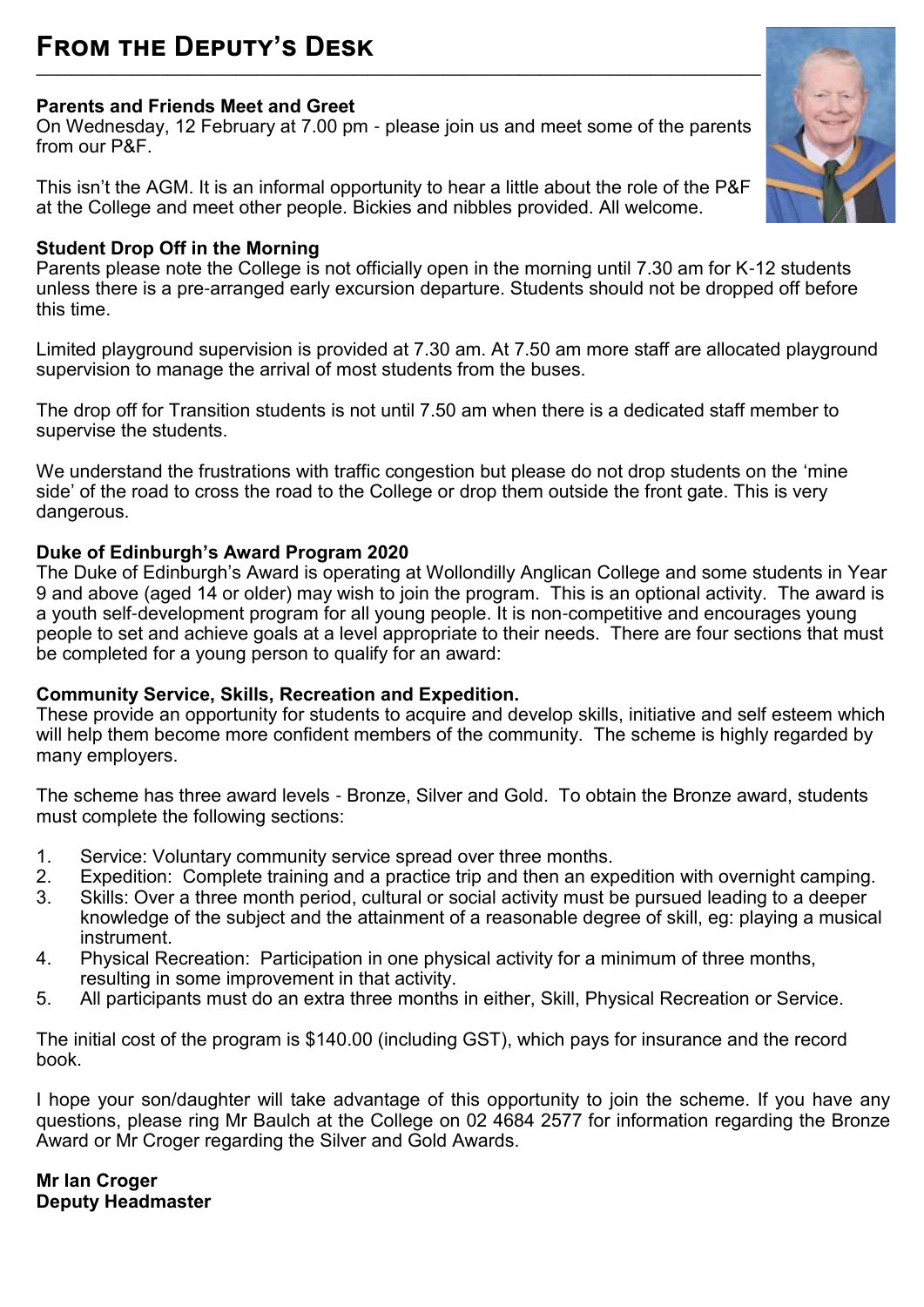### **Teaching and Learning 7-12 \_\_\_\_\_\_\_\_\_\_\_\_\_\_\_\_\_\_\_\_\_\_\_\_\_\_\_\_\_\_\_\_\_\_\_\_\_\_\_\_\_\_\_\_\_\_\_\_\_\_\_\_\_\_\_\_\_\_\_\_\_\_\_\_\_\_\_\_\_\_\_\_\_\_\_\_\_\_\_\_\_\_\_\_\_\_\_\_\_\_\_\_\_\_\_\_\_\_\_\_\_\_\_\_\_**

# **Year 10 Mathematics Pathways**

Mr Hicks (Teaching and Learning Coordinator Mathematics) will be speaking to all Year 10 students about the pathways they will be studying in 2020 and the implications for courses in Years 11 and 12. He will also be emailing parents very important information as a follow up. Parents are asked to read this carefully and make contact with Mr Hicks if questions arise.

# **Year 11 and Year 12 Study Periods**

Some students in Years 11 and 12 will have study periods. Students should remain in the Flynn IRC for the duration of the period and they are to be working quietly on individual tasks. Students are able to listen to music through their laptop devices, however phones should not be present. Study periods are a great opportunity to work on assignments and study notes, and students are encouraged to make the most of this time.

# **Course and Elective Changes**

At times students may wish to make an adjustment to the Courses or electives they are studying. In these situations, students need to talk to their class teacher, Head of Faculty and myself. It may be possible to swap a course if there is room. A 'Change of Subject' form needs to be completed (available at Student Reception) and returned to Mr Croger for the change to be made. Changes of this nature should be finalised in the first few weeks of the academic year.

# **Edumate Student Portal**

All students are reminded of the importance to be checking their Edumate portal on a daily basis. Broadcasts may be sent directly to them. This will also show their timetable, up-coming assessment tasks, results and both the College calendar and a personal calendar based on activities they are involved in.

# **Reminder Year 7 Information Evening**

Reminder that the Year 7 Information Evening will be held this Thursday evening in Warne Auditorium. The evening will commence at 7.00 pm and will conclude at approximately 8.00 pm. Year 7 students are to attend and wear their College uniforms.

### **Mr Paul Burns**

**Director of Teacher and Learning 7-12**

# **Music is Good**

# **An education inclusive of Music maximises Student Opportunity**

Music maximises student engagement and provides opportunities for a child's personal development. It makes a contribution to a child's individual development that no other subject can. Young people who engage with Music are more likely to be 'better citizens' Music helps underperforming students to improve. Incorporating music into your child's routine helps them improve in all their key learning areas.

Give your child the opportunity to develop their musical skills and improve their overall academic performance by learning an instrument. Please see the Student Reception staff for an application form to learn an instrument. If you are uncertain what instrument they should study, please book an appointment with Mr Denley who can assist you in making the best choice of instrument for your child.

Make the most of the great opportunities available through the College to give your child the best start to their education that you can.

#### **Mr Simon Denley Creative Arts and LOTE Coordinator**



![](_page_3_Picture_20.jpeg)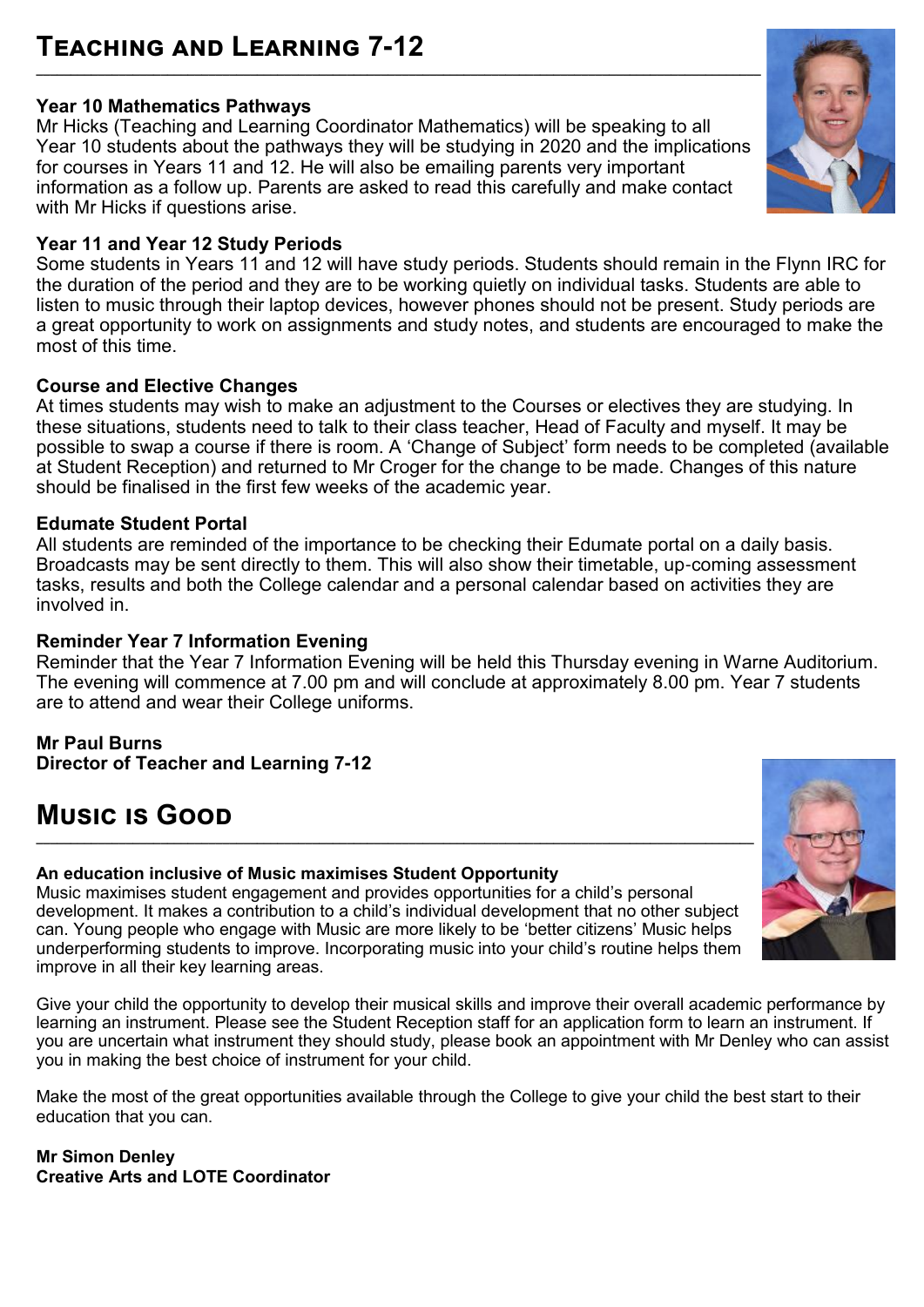### **Bus Transport**

Below are the new bus routes for the afternoon bus dismissal from the College. The continued significant growth at the College has resulted in the need for additional services. This has been a welcome relief for many of the services which were experiencing very heavy loads in the afternoon. Picton and Berrima Buslines have

![](_page_4_Picture_3.jpeg)

worked closely with the College to put together these new services and we thank them for their ongoing support and for running these services. The services will address some of the key concerns from last year and assist to provide space for future growth areas.

|        | <b>FIRST WAVE</b>                                                                                                    |
|--------|----------------------------------------------------------------------------------------------------------------------|
| 85     | BARGO STATION WESTSIDE ONLY<br>THEN COLO VALE EXPRESS<br><b>Operated by Berrima Buslines</b>                         |
|        | YERRINBOOL, ALPINE, MITTAGONG CBD, BOWRAL CBD -<br>BERRIMA ZEBRA<br><b>Operated by Berrima Buslines</b>              |
| 46     | MARSHALL RD, AYLMERTON, BRAEMAR, RENWICK, EAST<br>BOWRAL, BURRADOO, MOSS VALE<br><b>Operated by Berrima Buslines</b> |
| 25     | GREAT SOUTHERN RD, AVON DAM RD BARGO AND ALL<br>WILTON AND BINGARA GORGE ESTATE                                      |
|        | BUXTON WEST OF RAILWAY LINE, BALMORAL & HILL TOP<br><b>Operated by Berrima Buslines</b>                              |
|        | <b>BINGARA GORGE ESTATE</b>                                                                                          |
| ANIMAL | <b>SECOND WAVE</b>                                                                                                   |
| K.     | THIRLMERE WAY, THRILMERE PUBLIC & LAKESLAND                                                                          |
| в      | BARGO WEST SIDE OF RAILWAY LINE - Wellers, Elvy,<br>Hambridge, Noongah St                                            |
| 14     | EXPRESS LAKESLAND, OAKDALE, THE OAKS                                                                                 |
| 127    | TAHMOOR CBD, KENT RD, KOORANA RD, PICTON, MALDON,                                                                    |
|        | PICTON CBD, RAZORBACK, CAMDEN, ELDERSLIE                                                                             |
|        |                                                                                                                      |
|        | BARGO RIVER RD, ALL BUXTON EAST OF RAILWAY LINE -<br>PICTON ZEBRA                                                    |

| ALL PHEASANTS NEST LOOP                                                               |
|---------------------------------------------------------------------------------------|
| TAHMOOR - MYRTLE CREEK, PICTON, JARVISFILED ESTATE                                    |
| TAHMOOR CBD, ALL THIRLMERE INCLUDING ESTONIAN RD,<br>SHELLYS LANE, STONEQUARRY ESTATE |
| BARGO AND YANDERRA                                                                    |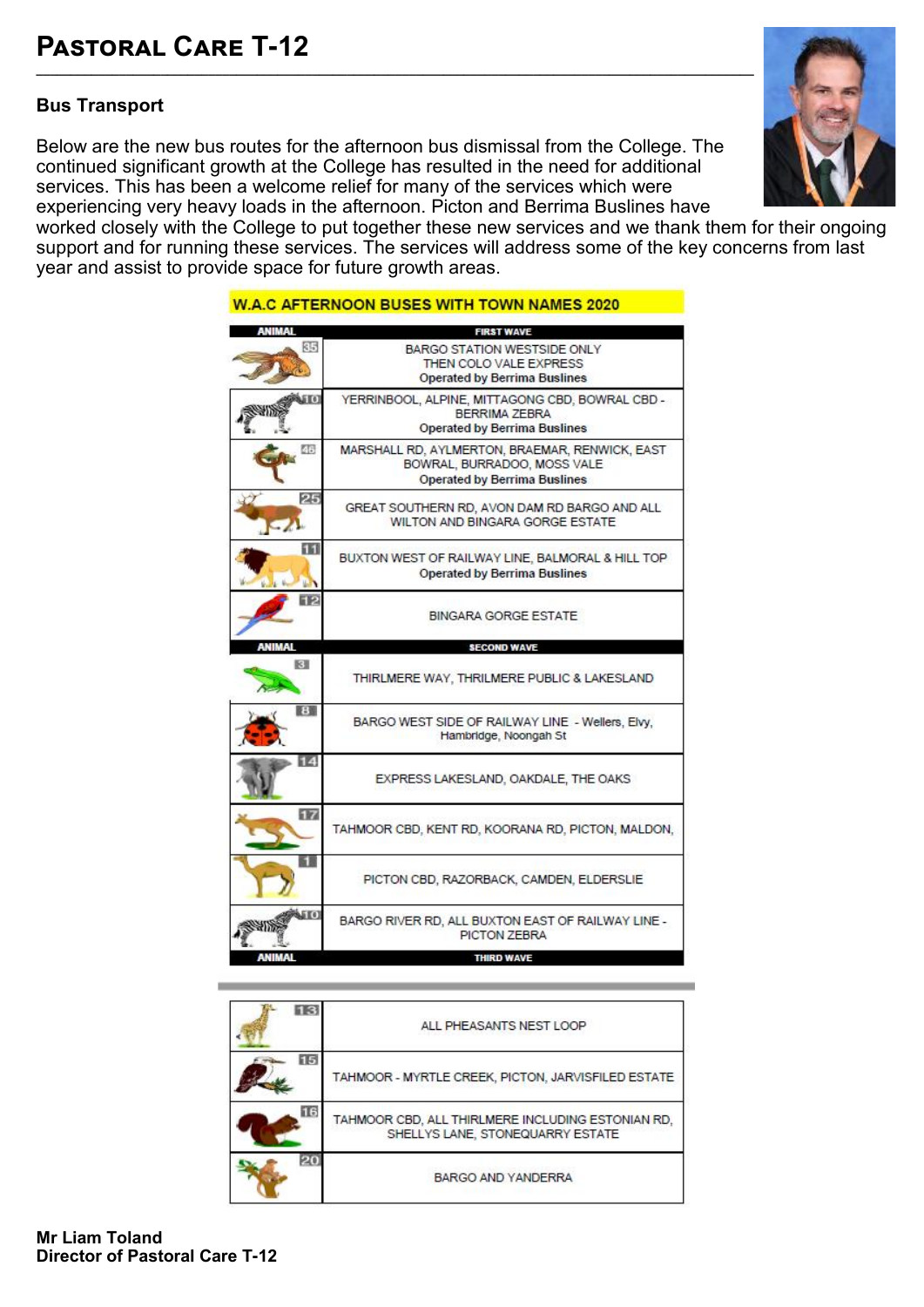# **Pastoral Matters - Middle Years 5-8**

### **Years 5-8 Pastoral Care Programs Term 1**

This year the Middle Years Pastoral Care groups have been separated into Stage based classes. Boys and girls have also been separated. This will allow for the College to run targeted programs that will meet the needs of a range of students.

**\_\_\_\_\_\_\_\_\_\_\_\_\_\_\_\_\_\_\_\_\_\_\_\_\_\_\_\_\_\_\_\_\_\_\_\_\_\_\_\_\_\_\_\_\_\_\_\_\_\_\_\_\_\_\_\_\_\_\_\_\_\_\_\_\_\_\_\_\_\_\_\_\_\_\_\_\_\_\_\_\_\_\_\_\_\_\_\_\_\_\_\_\_\_\_\_\_\_\_\_\_\_\_\_**

This term the Stage 3 groups (Years 5 & 6) will be taking part in a program that focuses on developing emotional literacy, problem solving skills and seeking help strategies. This program uses positive psychology. Throughout this program teachers will emphasise the importance of identifying and using individual strengths. The social and emotional learning program, which uses strength-based approaches, promotes student wellbeing, positive behaviour and academic achievement.

The Stage 4 groups (Years 7 & 8) will commence the THRIVE - Unleashing Personal Potential Program. The lesson series instructs students on how to focus on improving, learning and growing. Through this unit, students will seek to understand more about the human brain and its ability to change and grow. This understanding opens us possibilities for improvement and allows us to tap into more of our potential. We will learn about catching the fixed mindset voice and reflecting on different skills that we might have developed over time.

Students will review their own mindsets and how this may be linked to learning, engagement and performance. The program will also demonstrate to students that growth and change, while not always immediate, is quite likely - when we do the work to improve.

### **Year 7 - Peer Support and Camp**

The Year 7 camp will take place on Wednesday, 12 February to Friday, 14 February. The camp will be full of activities that will build teamwork, leadership and communication skills. It is a great opportunity for all of the students to build relationships with each other and the teachers who will be accompanying them. Parents should have received the permission notes via email during the holidays. Students should have returned all of these notes. Spare notes can be collected from Student Reception

Peer Support programs will soon be commencing. Peer support is an opportunity for students in Year 7 to make connections and build relationships with their Year 10 peers. These interactions will assist the Year 7 students settle into the Secondary years.

**Mr Stuart Houweling Pastoral Care Coordinator 5-8**

**Please Note:** 

A reminder to parents and grandparents; please DO NOT park in the designated "Staff Parking" Area in the corner near the Deakin Admin Building at any time.

Thank you

![](_page_5_Picture_13.jpeg)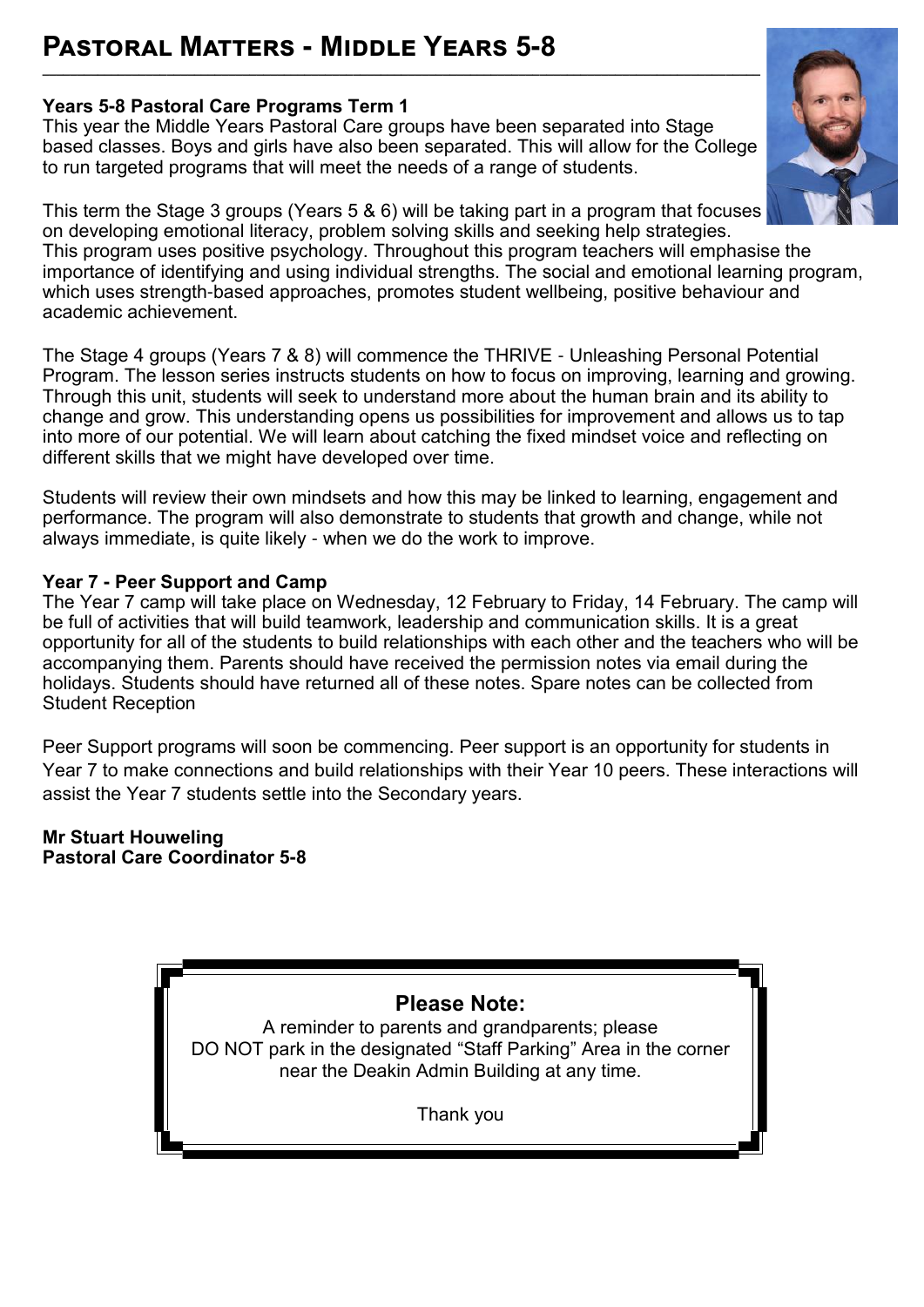# **Performance News**

### **Get Involved In Performance**

At Wollondilly Anglican College we offer many opportunities for students to engage with College life beyond what happens in the classroom. Research suggests involvement in co-curricular performance ensembles can promote social and emotional wellbeing, teamwork, organisation, creativity, communication, perseverance and best of all - it's fun! Please consult the table below to identify opportunities which may be of interest to your child. Thank you in advance to our wonderful teachers and tutors who voluntarily provide these opportunities for our students.

**\_\_\_\_\_\_\_\_\_\_\_\_\_\_\_\_\_\_\_\_\_\_\_\_\_\_\_\_\_\_\_\_\_\_\_\_\_\_\_\_\_\_\_\_\_\_\_\_\_\_\_\_\_\_\_\_\_\_\_\_\_\_\_\_\_\_\_\_\_\_\_\_\_\_\_\_\_\_\_\_\_\_\_\_\_\_\_\_\_\_\_\_\_\_\_\_\_\_\_\_\_\_\_\_**

![](_page_6_Picture_3.jpeg)

*Note: sometimes there is a need to adjust this information. Keep an eye on Performing Arts News articles in future Waratah Weeklies to stay up-to-date with the most current information for these ensembles.*

#### **Musical**

College Musical rehearsal is held each Monday afternoon from 2.45 pm until 5.30 pm Term 1. New cast members (students in Years 5 and 6 2020 and students who are new to the College in Years 7-11 in 2020) are still able to participate if they attend our next Monday rehearsal, Monday, 10 February. There is no need for these new students to sign up, just come along to our next rehearsal. Students must be collected promptly at 5.30 pm by a parent or caregiver. If your child is travelling with someone else, please let Mrs Talbot and the staff know via a note in your child's diary.

| <b>Ensemble Name</b>   | <b>Eligible Students</b>                                                                                                                                                                                | <b>Rehearsals</b>                                                                      | <b>Ensemble Leader</b>                                              |
|------------------------|---------------------------------------------------------------------------------------------------------------------------------------------------------------------------------------------------------|----------------------------------------------------------------------------------------|---------------------------------------------------------------------|
| Musical                | All students in Years 5-11 in the<br>year in which the musical is<br>performed.                                                                                                                         | Monday afternoon, Warne<br>Auditorium (and various) 2.35 pm -<br>5.30 pm Terms 1 and 4 | Mrs Talbot                                                          |
| <b>Primary Choir</b>   | All students in Years 3-6                                                                                                                                                                               | Monday lunchtime, Melba 1                                                              | Mrs Apps                                                            |
| <b>Primary Band</b>    | All students who play a band<br>instrument or percussion in Years<br>$5 - 6$                                                                                                                            | Wednesday afternoon, Melba 4 -<br>2.45 pm - 3.30 pm                                    | Mr Denley                                                           |
| <b>Primary Strings</b> | Students in Years 3-6 are<br>invited to participate in this<br>ensemble after demonstrating<br>both skill and dedication either<br>through the Stage 2 or Stage 3<br>Strings Program or private tuition | Friday lunchtime, Melba 4                                                              | Ms Bridge                                                           |
| <b>Primary Dance</b>   | All students in Years 3-6                                                                                                                                                                               | Friday lunchtime, Johnson Studio                                                       | Mrs Grant                                                           |
| Primary Drama          | All students in Years 3-6<br>(numbers may be limited)                                                                                                                                                   | Tuesday lunchtime, Cuthbert                                                            | Mrs Aston                                                           |
| Art Club               | All students in Years 7-12                                                                                                                                                                              | Friday lunchtime, Melba 3                                                              | Mrs Ware and Mrs<br>Taylor                                          |
| Photography Club       | All students in Years 7-12                                                                                                                                                                              | Monday afternoon in Terms 2 and 3                                                      | Mrs Taylor                                                          |
| College Choir          | All students in Years 7-12                                                                                                                                                                              | Monday lunchtime, Melba 1                                                              | Miss Nelson                                                         |
| <b>College Band</b>    | All students who play a band<br>instrument or percussion in<br>Years 7-12                                                                                                                               | Tuesday afternoon, Melba 4                                                             | Mr Grant                                                            |
| <b>College Strings</b> | All students who play a string<br>instrument in Years 7-12                                                                                                                                              | Thursday afternoon, Melba 4                                                            | Ms Bridge                                                           |
| Dance Company          | Selected students from Years 7-<br>12 who display outstanding dance<br>technique and performance<br>quality (based off audition).                                                                       | Tuesday afternoon, Johnson Studio                                                      | Miss Valente                                                        |
| College Cheer          | All students in Years 5-12                                                                                                                                                                              | Wednesday afternoon,<br>Johnson Studio                                                 | Miss Valente                                                        |
| Didgereedoo            | Interested male students in Years<br>$7 - 12$                                                                                                                                                           | Wednesday lunchtime, Melba 1                                                           | Mr Denley                                                           |
| <b>WAC Crew</b>        | All students in Years 7-12                                                                                                                                                                              | On the job training at events                                                          | Mrs Talbot (Student<br>Leaders: Anastacia<br>Lalic and Abby Cupitt) |
| Set Design             | All students in Years 7-11                                                                                                                                                                              | Monday Afternoon, Terms 1& 4 in<br>Melba 3                                             | Mrs Ware and<br>Mrs Taylor                                          |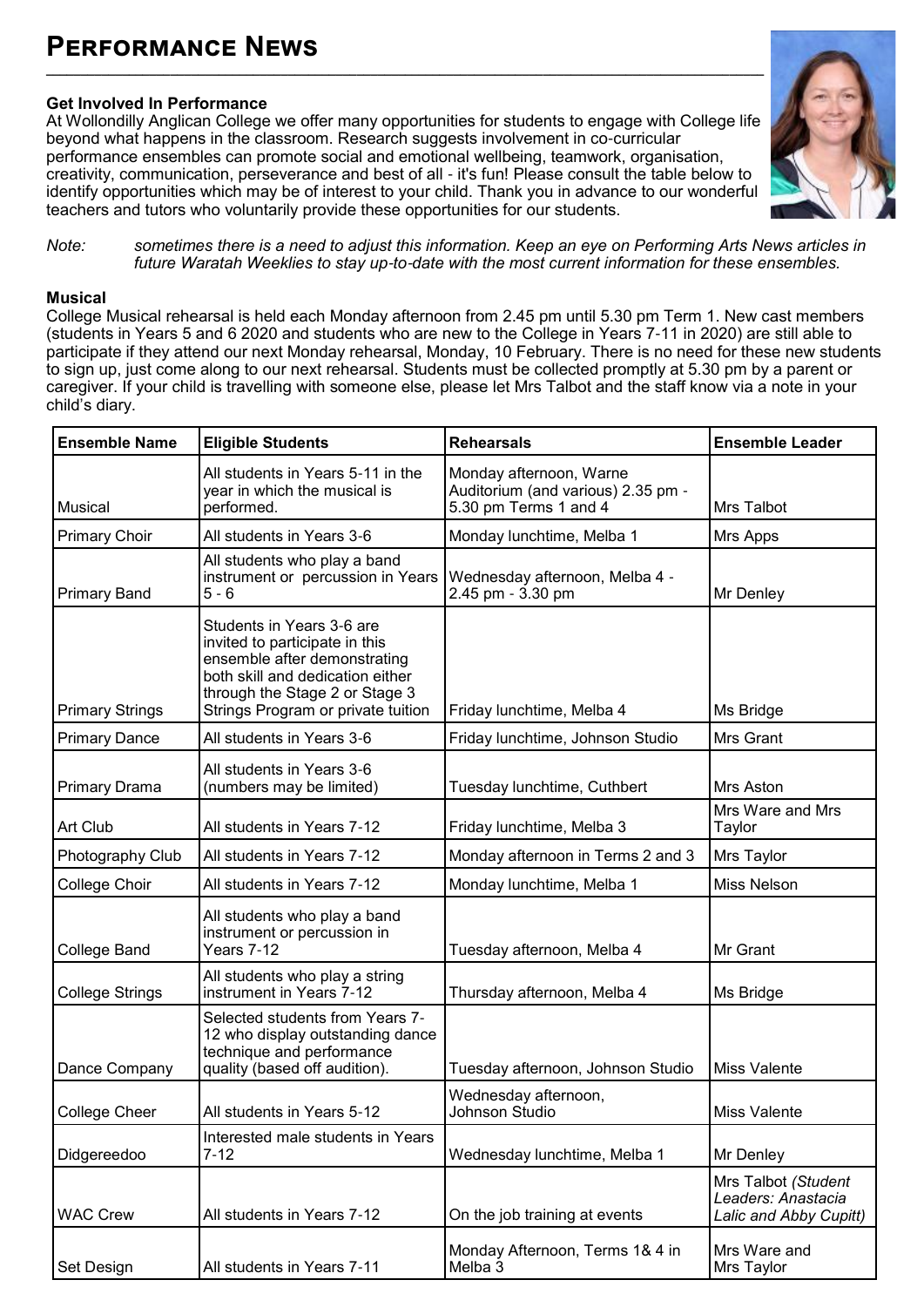### **Performance News \_\_\_\_\_\_\_\_\_\_\_\_\_\_\_\_\_\_\_\_\_\_\_\_\_\_\_\_\_\_\_\_\_\_\_\_\_\_\_\_\_\_\_\_\_\_\_\_\_\_\_\_\_\_\_\_\_\_\_\_\_\_\_\_\_\_\_\_\_\_\_\_\_\_\_\_\_\_\_\_\_\_\_\_\_\_\_\_\_\_\_\_\_\_\_\_\_\_\_\_\_\_\_\_**

Cast members are required to wear their "blacks" to rehearsals (clothes that are appropriate to dance and move in). Mufti Day guidelines apply, including clothes that cover shoulders and the midriff area. The cast should also ensure they bring a healthy snack and a bottle of water to rehearsals. Please adhere to regular College food guidelines. Students have been reminded that exemplary behaviour is expected at rehearsals.

Students who attend rehearsal will be provided with a more detailed note with all expectations clearly outlined.

### **Australia Day Performance**

Congratulations to Taylor Smetanin of Year 12 who sang the Australian Anthem beautifully as part of Picton Council's Australia Day celebrations. Thank you Taylor.

### **Young Belvoir Theatre Club**

Two of our Year 12 students, Mekdes Geist and John Talbot have been accepted into Belvoir Theatre Company's Young Belvoir Theatre Club. Congratulations to both students who had to complete a comprehensive application process and were selected from a large group of applicants for this opportunity.

### **Year 11 and Year 12 Drama OnStage Excursion**

On Friday, 14 December our Year 11 and Year 12 Drama students will have the opportunity to watch a showcase of exemplary HSC Drama major works from the 2019 HSC cohort titled OnStage. Students have received permission notes for this excursion which need to be returned by tomorrow.

### **Hollywood Bound National Dance Championships**

Year 10 student Hayley Underwood competed in the Hollywood Bound National Dance Championships in January on the Gold Coast. She achieved excellent results placing 8th in Jazz and 2nd in Student Choreography. She also achieved pleasing marks in Broadway Jazz, Lyrical, Contemporary and the Gifted & Talented section (acro dance routine with a score of 94/100 from each of the three judges).

Congratulations Hayley!

**Mrs Sarah Talbot Director of Performing Arts T-12**

# **Dance - Callback**

Next Thursday, 13 February, Year 11 Dance and Year 12 Dance will be attending an evening performance of *Callback* at the Seymour Centre which is a repertoire of exemplary HSC Dance performances, compositions and major study works including dance films from the 2019 cohort.

Students will be travelling by train with Miss Valente and are expected to meet at 4.00 pm at Macarthur Train Station. Students have also received permission notes with further details that need to be returned by Friday, 7 February.

**Miss Kara Valente Dance Teacher**

![](_page_7_Picture_17.jpeg)

![](_page_7_Picture_18.jpeg)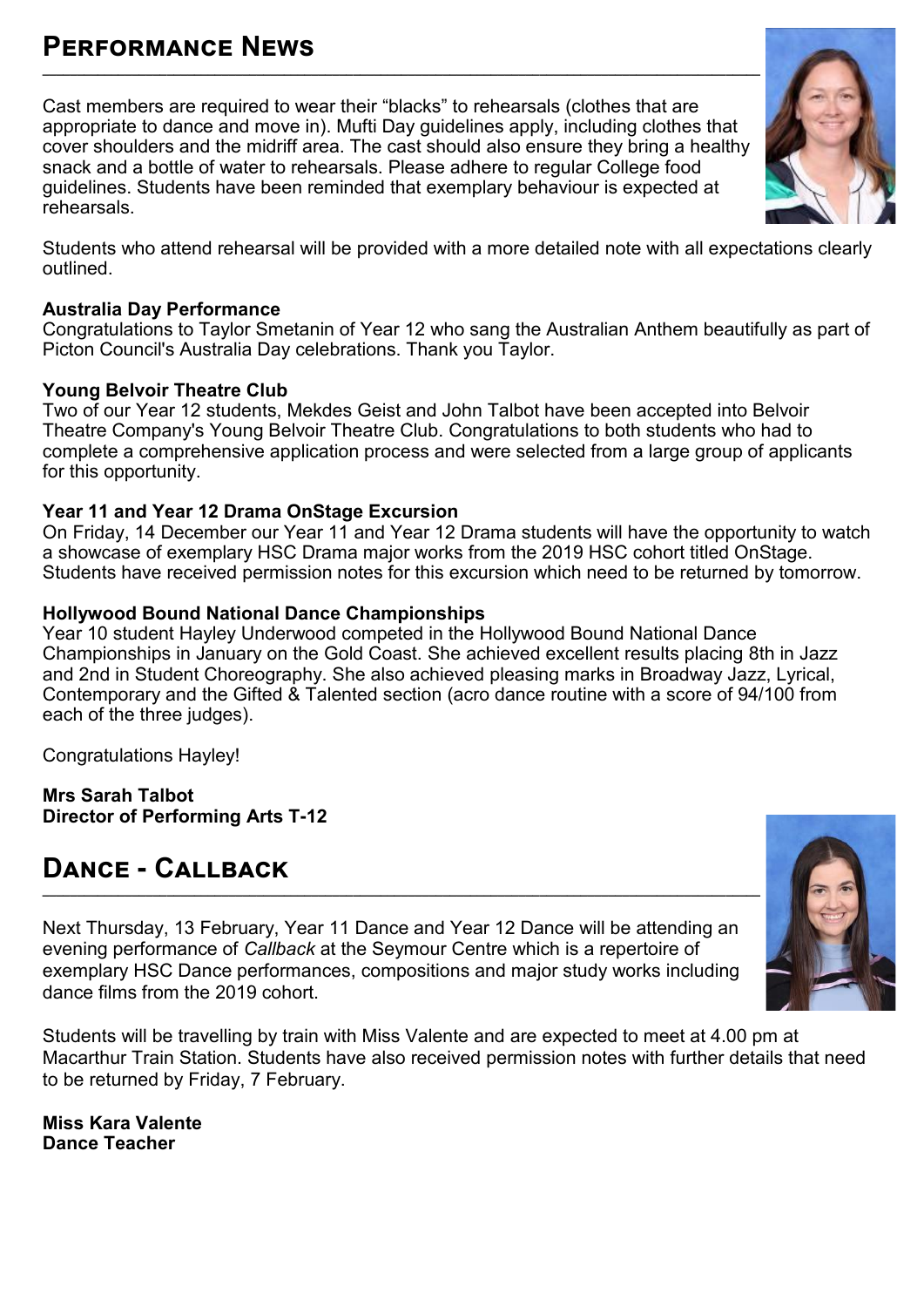# **TAS News**

#### **WAC Kids Care Program**

Students from Year 9 upwards are invited to participate in the College WAC Kids Care Program that is running on a Wednesday at the College after hours. Students will be working with the WAC staff in a WAC ministry meals program that will involve cooking meals to go out to families in crisis situations.

**\_\_\_\_\_\_\_\_\_\_\_\_\_\_\_\_\_\_\_\_\_\_\_\_\_\_\_\_\_\_\_\_\_\_\_\_\_\_\_\_\_\_\_\_\_\_\_\_\_\_\_\_\_\_\_\_\_\_\_\_\_\_\_\_\_\_\_\_\_\_\_\_\_\_\_\_\_\_\_\_\_\_\_\_\_\_\_\_\_\_\_\_\_\_\_\_\_\_\_\_\_\_\_\_**

The program is a voluntary contribution that students can make to the wider community and students do not have to be studying Hospitality or Food Technology in order to attend. In fact, some students may like to use this time to develop some new skills.

Before beginning meal preparation students will complete the necessary safety and hygiene requirements to be working in a commercial kitchen, and learn about mass production and food catering.

Through this program the students are not only practising their kitchen skills, but they are also assisting and providing an important community service. I would personally like to encourage the students to get involved with this program and look forward to working with each Wednesday afternoon.

Students who are interested in being involved should see me for a letter of participation which will need to be signed by a parent/guardian before they begin the program

#### **Mrs Kelly Evans TAS Coordinator**

| <b>WAC Kids Care</b>                                                                                                                                                                                                                                                                      |
|-------------------------------------------------------------------------------------------------------------------------------------------------------------------------------------------------------------------------------------------------------------------------------------------|
| If you would like to practically support the WAC Kids Care Program, you are able<br>to contribute food goods at any time. The following items are very helpful when<br>preparing meals:                                                                                                   |
| Rice, Pasta, Noodles, Lentils, Quinoa<br>Canned Vegetables eg kidney beans, corn<br>Base tomato sauces eg Passata<br>Other base sauces eg Sweet and Sour<br>Chicken, Beef, Vegetable Stock<br>Flour, Cornflour<br>Salt, Pepper<br>Sugar<br><b>Tinned Fruit</b><br><b>Sultanas</b><br>Eggs |
| A basket is located at the Student Reception. Wish Cards or cash are also welcome which<br>can be handed directly to the Office Staff.                                                                                                                                                    |
| Thank you to everyone supporting this ministry as we serve our Community.                                                                                                                                                                                                                 |
| <b>Mrs Lisa Rockwell</b><br><b>WAC Cares Organiser</b>                                                                                                                                                                                                                                    |

![](_page_8_Picture_9.jpeg)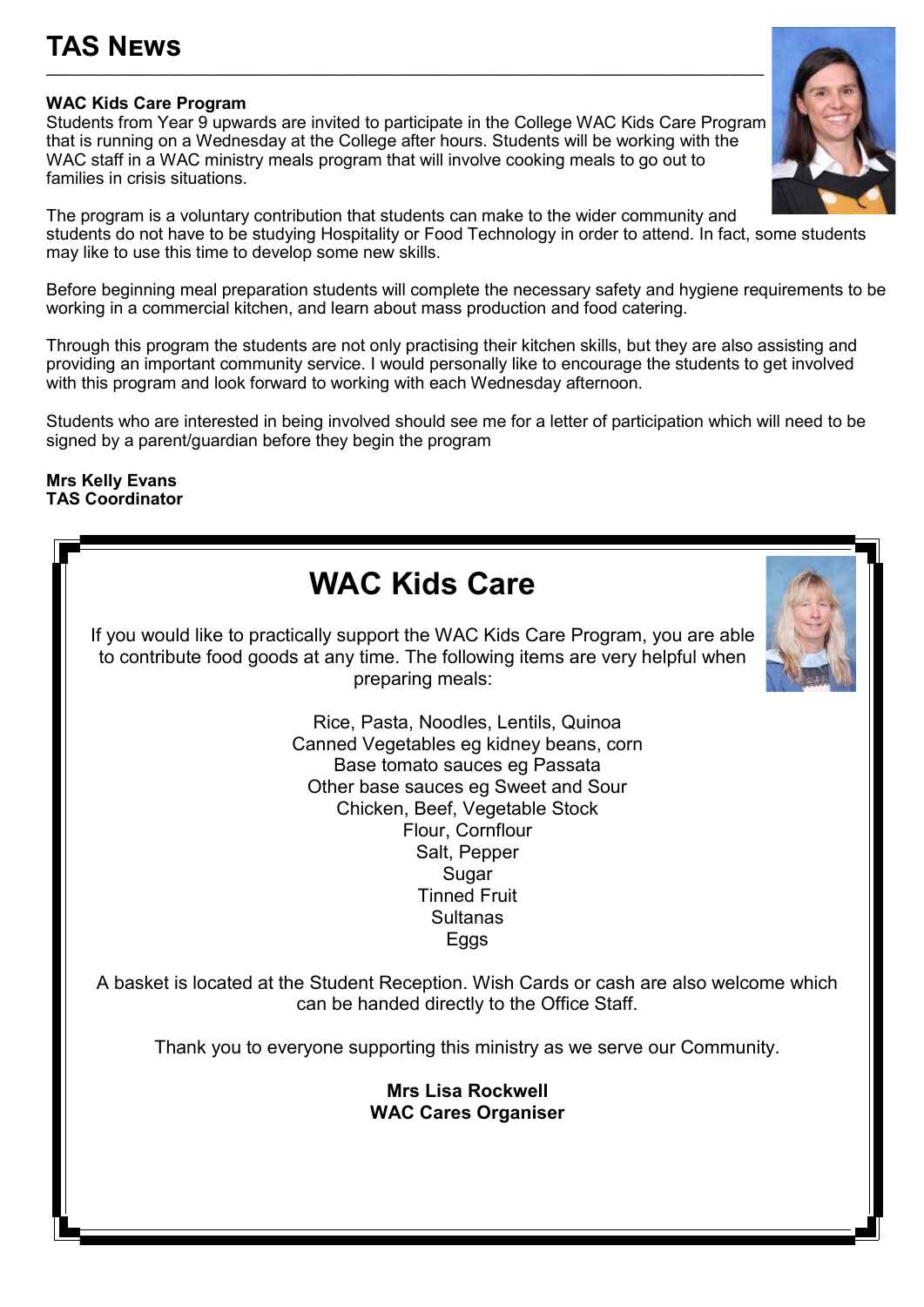### **Primary Libraries**

Borrowing is back in full swing this week. T-2 will need their green library bags in order to borrow. All new students will receive theirs this week. Years 3 and 4 can use their green library bag or zip-up plastic sleeve. Years 5 and 6 do not have to have the library bag but can use it if they wish. We will be calling for Library Monitor applications from Year 6 students this week.

**\_\_\_\_\_\_\_\_\_\_\_\_\_\_\_\_\_\_\_\_\_\_\_\_\_\_\_\_\_\_\_\_\_\_\_\_\_\_\_\_\_\_\_\_\_\_\_\_\_\_\_\_\_\_\_\_\_\_\_\_\_\_\_\_\_\_\_\_\_\_\_\_\_\_\_\_\_\_\_\_\_\_\_\_\_\_\_\_\_\_\_\_\_\_\_\_\_\_\_\_\_\_**

### **Lunchtimes in the Primary Libraries:**

Monday Lunch 2 Years 1-4 Lego Club in Elizabeth Downstairs Tuesday Lunch 2 Years 3-6 in Elizabeth Library Wednesday Lunch 2 Thursday Lunch 2 Thursday Lunch 2 Thursday Lunch 2 Thursday Pears 3-6 in Elizabeth Library Thursday Lunch 2 Years 3-6 in Elizabeth Library Years K-2 in Cook Library

### **Secondary Libraries**

Johnson is open for borrowing on Wednesday morning during Roll Call. Sturt and Johnson Libraries are open at Lunch 2 on Monday, Wednesday, Thursday and Friday for Years 7-10.

Johnson is for homework and quiet reading. Sturt is a Makerspace with activities and competitions held throughout the year and also has board games including chess. Flynn Library is for Years 11 and 12.

For more information on the Libraries visit:**<https://libguides.wac.nsw.edu.au/library>**

**Mrs Justine Colombo College Librarian**

# **Auf Deutsch bitte!**

Welcome back to 2020 and another year of learning a language. As part of the College program we also offer the opportunity to host a student from our sister school. Thank you to the families who have already offered to host someone. However, we still have two lovely students who would love to come to Australia and are looking for a host family for three months.

The students would make a financial contribution to their host family to offset any costs involved in hosting. Usually the students arrive just before the end of Term 2, spend the July College holidays with your family (so you can show them our part of Australia) and then leave towards the end of Term 3. Please consider these two applicants:

**Alina Kehrer** (FEMALE) 14 years old - enjoys soccer, board games & tennis, but cannot host an exchange partner **Isabel Reich** (FEMALE) 15 years old - enjoys swimming, dancing, handicrafts, but cannot host an exchange partner

Although it is lovely if these girls could have their own room, it is possible for them to share a bedroom with another girl.

College families who have previously hosted, have enjoyed the experience and many have later gone on to visit their German student in Germany.

Remember "**Monolingualism is curable. Learn a second language!**"

**Mrs Carolyn Clark German Teacher**

![](_page_9_Picture_19.jpeg)

![](_page_9_Picture_20.jpeg)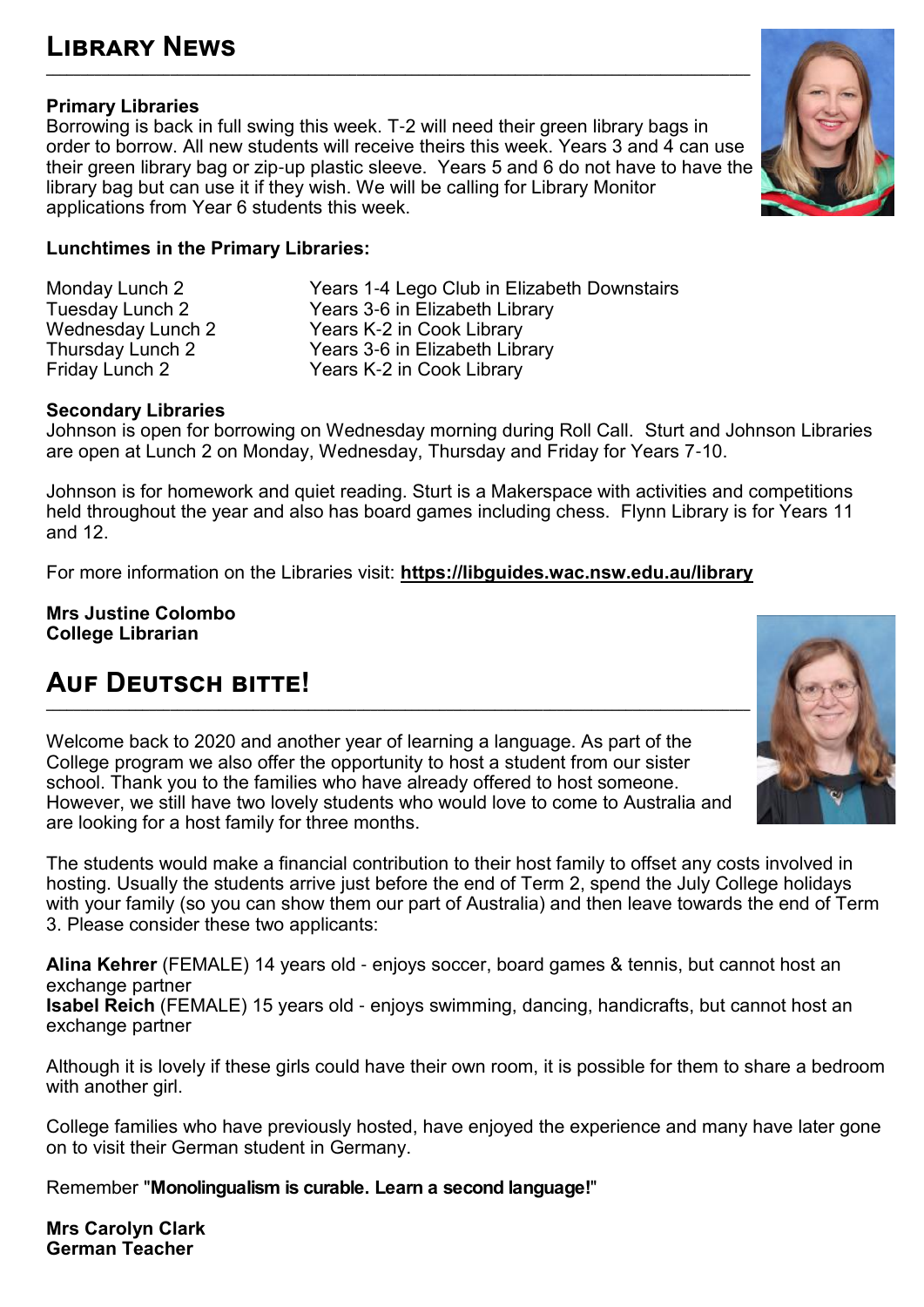# **INFORMATION FROM THE CAREERS ROOM**

### **University of Wollongong Discovery Day**

On Tuesday, 4 February most of the Year 12 cohort visited the Wollongong Campus of the University of Wollongong to attend the 2020 Discovery Day.

**\_\_\_\_\_\_\_\_\_\_\_\_\_\_\_\_\_\_\_\_\_\_\_\_\_\_\_\_\_\_\_\_\_\_\_\_\_\_\_\_\_\_\_\_\_\_\_\_\_\_\_\_\_\_\_\_\_\_\_\_\_\_\_\_\_\_\_\_\_\_\_\_\_\_\_\_\_\_\_\_\_\_\_\_\_\_\_\_\_\_\_\_\_\_\_\_\_\_\_\_\_**

As the name suggests this was an ideal opportunity for our students to familiarise themselves with the basics of University life - the vast range of degree and subject options, the layout of a University campus and most importantly where to buy a good lunch or great coffee. No doubt there will be plenty of questions arise as a result of the visit and I

encourage all of these students to discuss any concerns with me in the future.

Mr Russell and I wish to thank all the students for their excellent behaviour and we hope that they found the day as rewarding as we did.

**Dr Rob Bearlin Careers Coordinator** 

![](_page_10_Picture_7.jpeg)

# **FLOWERS News**

You may notice that some menu items have risen in price. These are mostly in the salad and sandwich section. We aim to provide you with fresh, good quality produce and in doing so it is inevitable that prices must rise from time to time. Thank you in advance for your understanding.

**\_\_\_\_\_\_\_\_\_\_\_\_\_\_\_\_\_\_\_\_\_\_\_\_\_\_\_\_\_\_\_\_\_\_\_\_\_\_\_\_\_\_\_\_\_\_\_\_\_\_\_\_\_\_\_\_\_\_\_\_\_\_\_\_\_\_\_\_\_\_\_\_\_\_\_\_\_\_\_\_\_\_\_\_\_\_\_\_\_\_\_\_\_\_\_\_\_\_\_\_\_\_**

Gluten free options are available. We now have a gluten free croutons option for the Caesar Salads if required. If you have any questions or would like to look at labels for a special diet, intolerance or allergy please drop by the Canteen and have a chat with me.

New to the Canteen are 'SnapStix' These are sour iceblocks made from fruit juice and have a five star rating. They are priced at 80 cents each or two for \$1.50.

Protect your child's uniforms by purchasing an art smock from the Canteen. They are \$20.00 each and range from extra small to large.

Please remind K-4 students to bring their lunch bag back to the Canteen at the beginning of Lunch 2 if they have ordered a frozen treat. We do not put these in the lunch bags.

Calling all volunteers - we need your assistance for Term 1, 2020. If you are available to help out in the Canteen, please fill in a volunteer form and drop it into Student Reception or the Canteen. Hours can be flexible if you are unable to stay all day. Any help is greatly appreciated.

**Mrs Carolyn Richards, Canteen Supervisor Think healthy, Eat healthy, Live healthy.**

![](_page_10_Picture_16.jpeg)

![](_page_10_Picture_17.jpeg)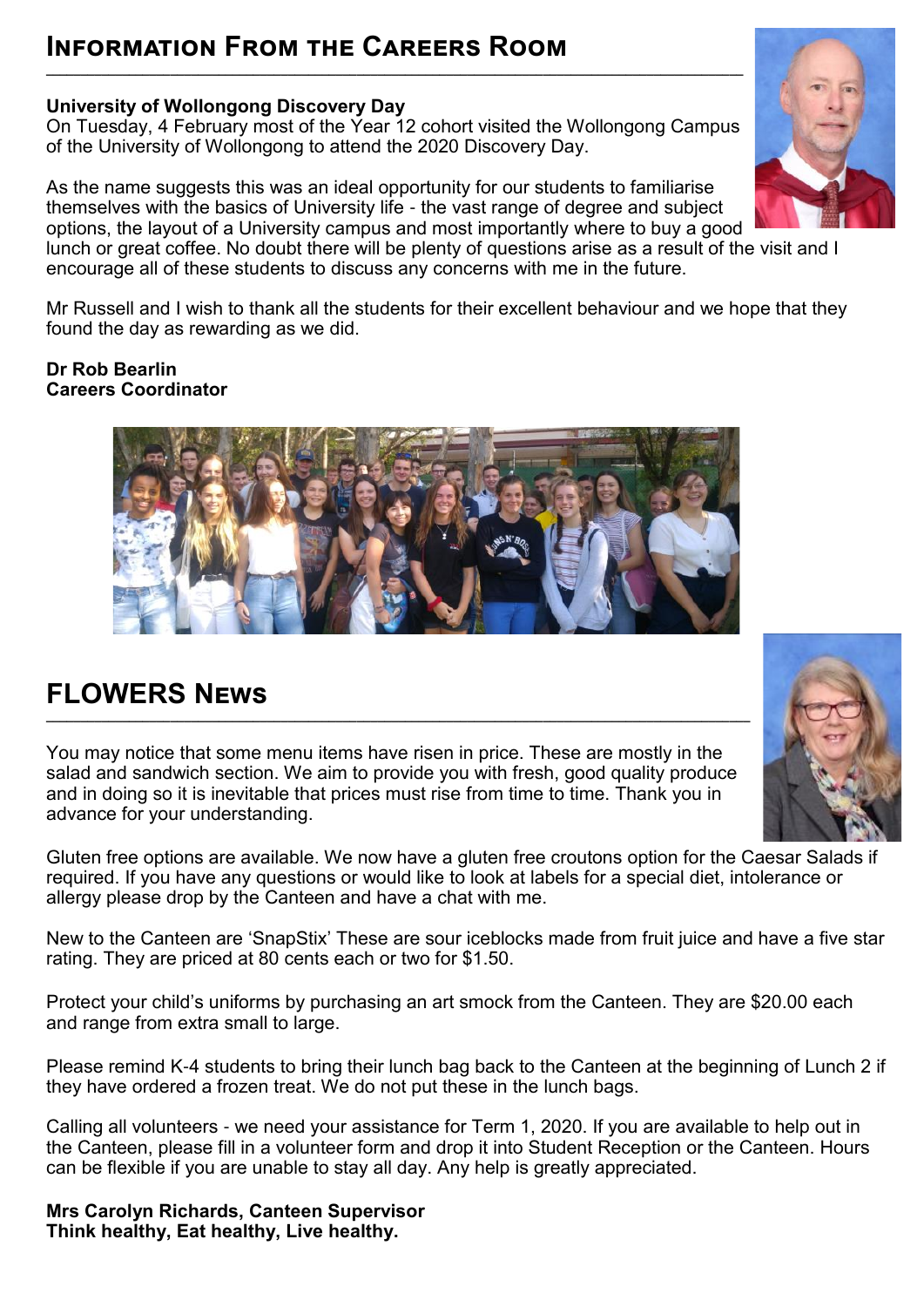### **Secondary Sport \_\_\_\_\_\_\_\_\_\_\_\_\_\_\_\_\_\_\_\_\_\_\_\_\_\_\_\_\_\_\_\_\_\_\_\_\_\_\_\_\_\_\_\_\_\_\_\_\_\_\_\_\_\_\_\_\_\_\_\_\_\_\_\_\_\_\_\_\_\_\_\_\_\_\_\_\_\_\_\_\_\_\_\_\_\_\_\_\_\_\_\_\_\_\_\_\_\_\_\_\_\_\_**

### **MISA Teams**

This Tuesday we ran trials for the nine MISA teams for this Term. These team lists have been emailed to students and are also on the sports noticeboard. Students are required to have the relevant protective equipment for their sport. This includes items such as shin pads and the College socks for Hockey. Students may also bring their own relevant sporting equipment or alternatively can use the College equipment for their sport.

### **2020 Sport is changing - Elective Sport Options**

This year the College Sports program has changed. Students not participating in MISA will now need to elect their sport for the Term. Years 7 and 8 have had the opportunity to sign up on Wednesday, whilst Years 9 and 10 will do so tomorrow (Friday). If a student does not sign up for a sport they will be allocated a sport for the term. Students will not be permitted to change sport groups so they must consider their choice carefully.

#### **Secondary Swimming Carnival**

On Friday, 21 February we will be holding our Secondary Swimming Carnival. Students must return their permission notes by Friday, 14 February. Students wishing to participate in the 200m Freestyle and 200m IM need to be at the pool and marshalled ready to race by 8.00 am. Students who place first in their event (or top two in 50m Freestyle) will qualify for the NASSA Championships. Please note this is a night event on 26 February. Students who qualify will need to wear either plain black or the College Swimmers along with the College swim cap on the night.

#### **Tuesday Sport notes**

A reminder that all students in Years 7-12 must return their Tuesday Sport note by TODAY Thursday, 6 February. Spares can be collected from the Office if you have misplaced your note. Any student in 7-10 who does not return their note will not be permitted to attend sport and will complete a Sport Detention next Tuesday, during sport time.

#### **NASSA Tennis Gala Day**

We will be sending two teams, male and female, to the NASSA Tennis Gala Day on Friday, 28 February. Students interested in trialling for this event must see Mr Goldsbrough to register their interest. This is an Open event, accessible to all Secondary students. Playing experience is essential to be considered for the trial.

Congratulations to Dominic Guido (Year 9) who during the holidays competed as part of the Australian side at the 2019 Fiji Soccer Cup. His efforts on the pitch included being the equal highest goal scorer for the tournament. Congratulations Dominic.

### **Mr Mark Goldbrough Secondary Sports Coordinator**

#### **Upcoming Events**

Friday, 11 February MISA Round 1

Friday, 21 February WAC Swimming Carnival Tuesday, 25 February CIS Softball Trials

Friday, 14 February NASSA Open Basketball Trials CIS Open Girls Cricket Trials Wednesday, 26 February NASSA Swimming (PM Event) NSW All Schools Triathlon Thursday, 27 February NSW All Schools Triathlon<br>Friday, 28 February NASSA Tennis Gala Day **NASSA Tennis Gala Day** 

![](_page_11_Picture_18.jpeg)

THREE of Macarthur's ris-<br>lng soccer stars have laced<br>up their boots and packed their suitcases to represent Campbelltown's Marcus Campbelltown's Marcus<br>Crossling Bargo's Dominic<br>Guido and Raby's Sam Gli-<br>natsis will play on the Macar-<br>thur Football Association's<br>under 14 side in the Ultimate

under 1 state in the other<br>Fijl Soccer Cup 2019.<br>The boys are currently in<br>Fijl for the two-week event<br>which will finish on Satur-<br>day, December 14.<br>Dominic said he was "ex-<br>cited and proud" to be head-

ing overseas.<br>"The is my first time par-<br>ticipating in the Fiji Cup,"

![](_page_11_Picture_26.jpeg)

Sam said he also felt<br>honoured to be wearing the Sam said he also let<br>honoured to be wearing the<br>green and gold on behalf of<br>his country. took t his bo

Browntry.<br>This is Sam's second time of the<br>competition.<br>competition. The meridian intervals about<br>"I am a bit nervous about the competition.

Br

The is my mass the Fig. Cup," The and the energy of the computation and a bit<br>the said.<br>The method of the computation and a bit<br>meeting other players from my country," he said.<br>The method of the property of the countries a  $one$ 

"1 am looking forward to nervous about representing ones the<br>ending offer players from my country," he said.<br>
other countries and playing "7 am looking forward to Broad<br>
other countries and playing "7 am looking forward t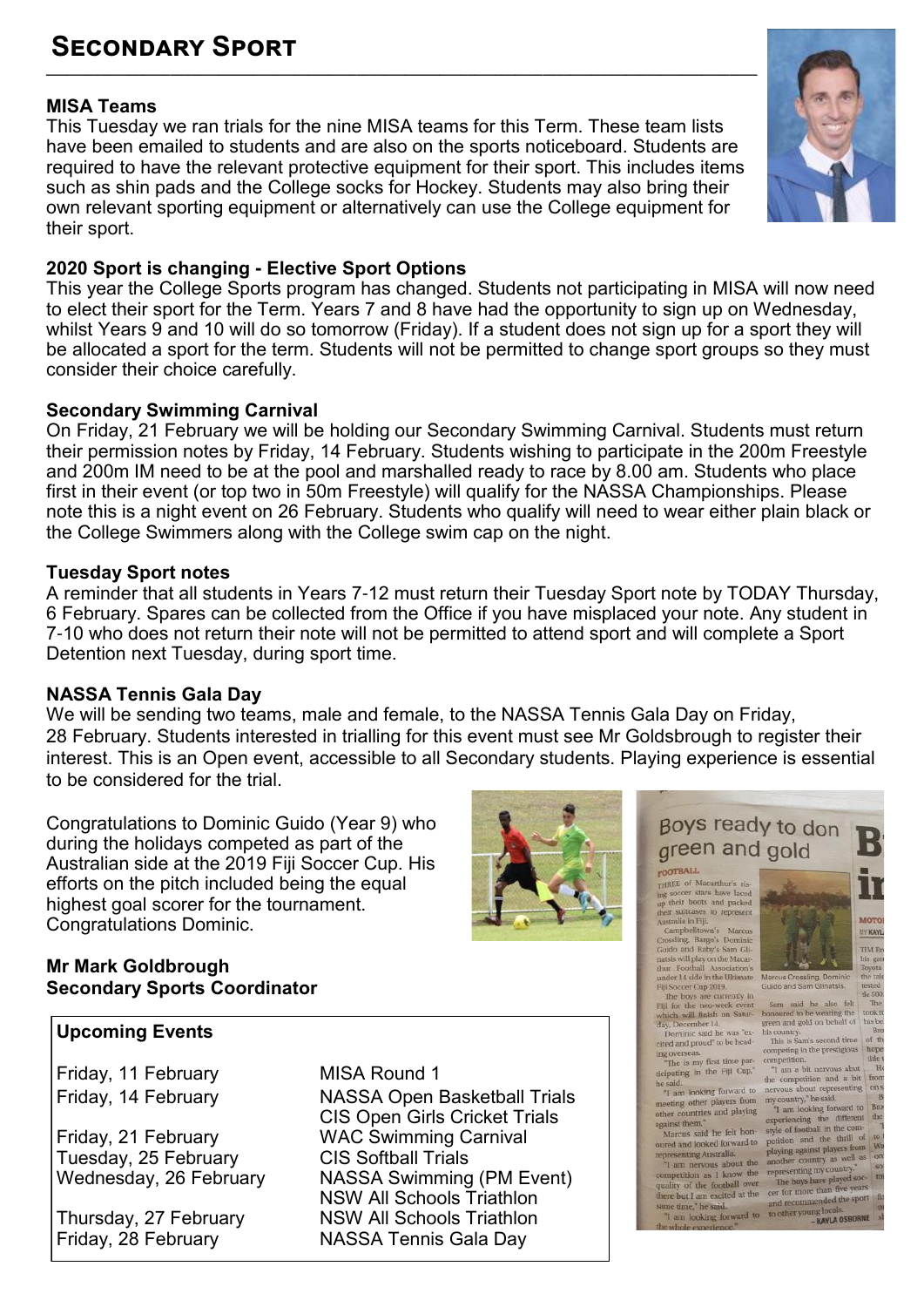# **Primary Matters**

### **Homework K-6 Policy**

Homework is used to help students establish patterns of self disciplined work for later years at the College when they will be required to do assignments and study. It is also an opportunity for work that has been done at during class to be reinforced. Skills such as reading need repetition and practise.

**\_\_\_\_\_\_\_\_\_\_\_\_\_\_\_\_\_\_\_\_\_\_\_\_\_\_\_\_\_\_\_\_\_\_\_\_\_\_\_\_\_\_\_\_\_\_\_\_\_\_\_\_\_\_\_\_\_\_\_\_\_\_\_\_\_\_\_\_\_\_\_\_\_\_\_\_\_\_\_\_\_\_\_\_\_\_\_\_\_\_\_\_\_\_\_\_\_\_\_\_\_\_\_**

![](_page_12_Picture_3.jpeg)

Research shows that children who read and listen to stories with a parent on a regular basis are more successful readers than those who do not. Maths skills such as basic addition, subtraction, multiplication and division facts also need repetition. By practising for 5-10 minutes a day can help cement instant recall of these basic facts.

The following are the expectations for K-6 Homework at WAC. All students are expected to do homework four days per week usually Monday to Thursday). Incomplete homework will have consequences for students and notes will be made in the diary to alert parents.

Teachers understand that at times students may not be able to complete homework. A note in the diary is appreciated.

The estimated time students should be spending per day on homework is:

| 10 minutes    |
|---------------|
| 10 minutes    |
| 15-20 minutes |
| 20-30 minutes |
|               |

#### **Reading time is extra above this.**

#### **Stage 2 and Stage 3 students also have musical instruments to practise with. We would ask that parents encourage their children in this.**

Homework activities will include spelling lists, sometimes sentences may be written and simple maths activities based on the work they are doing in class or the practise of basic skills. Internet based activities may also be used.

Some students enjoy homework so much they want more. Optional activities can be done by these students. Parents (or the student in older years) should notify the teacher if they have had difficulties with any of the set homework. This also includes taking significantly longer than the times stated above. Students should not continue to work past the times above, unless the parent feels they have been unfocused.

Parents are encouraged to listen to K-4 students read. Other homework should generally be managed by the students themselves. Teachers will mark the homework. This may occur during class-time with students marking their own work (this allows students to know where they have made mistakes). Parents are welcome to check work, although it is not expected.

Homework club is available on Wednesdays for students in Years 3-6. Please register by emailing Mr Matthews: m.matthews@wac.nsw.edu.au

#### **Ms Jacqui Huxtable Director of Teaching and Learning T-6**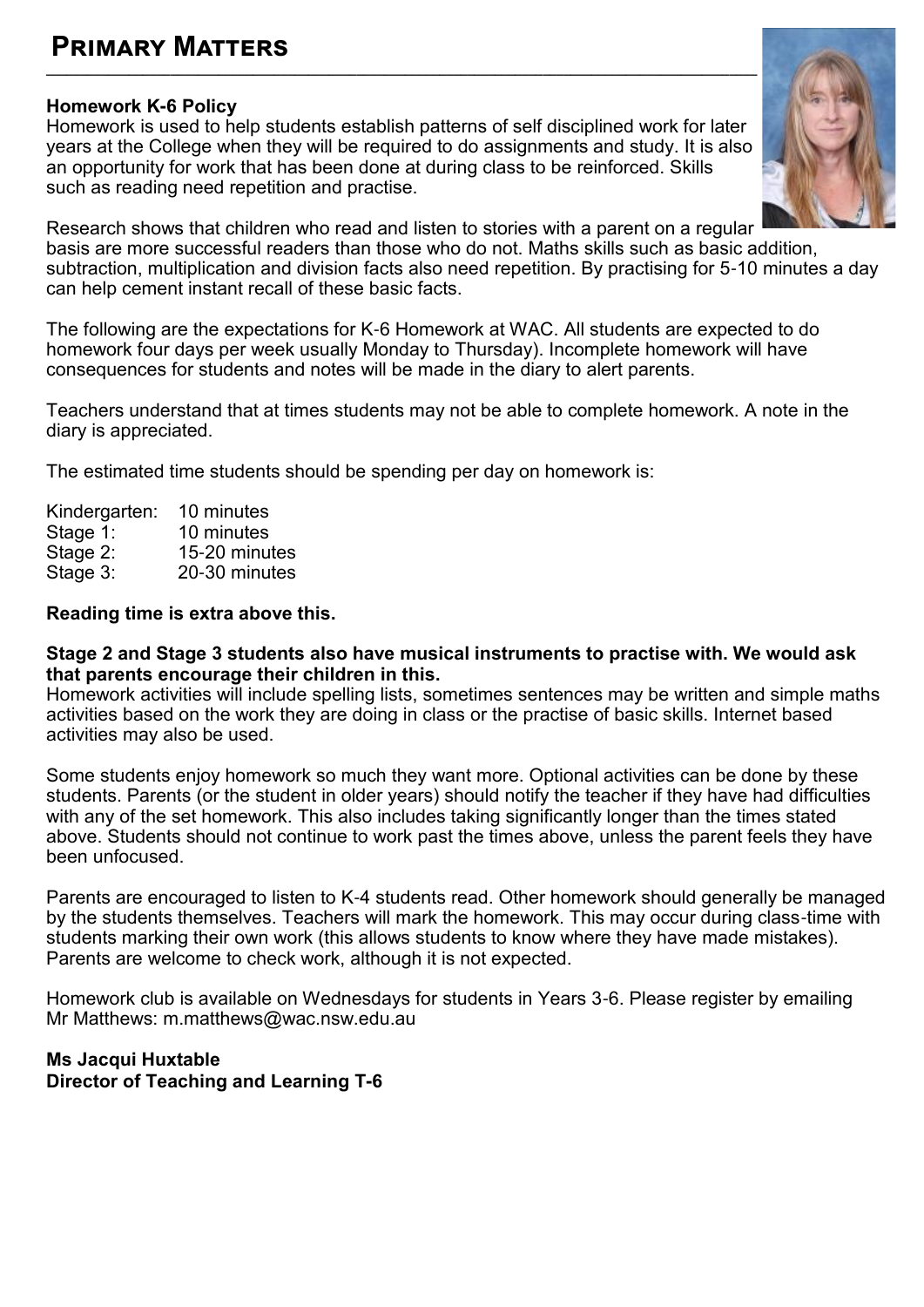# **Employment Opportunity**

Wollondilly Anglican College is currently accepting applications for a Full Time Administration Assistant/Receptionist position.

For further details please go to the Employment page on the College's website [https://www.wac.nsw.edu.au/about](https://www.wac.nsw.edu.au/about-us/leadership-staff/employment/)-us/leadership-staff/employment/

Applications close Wednesday, 12 February 2020.

**Mr Geoff Adams Business Manger** 

# **Application for Enrolment**

Applications continue to pour in for 2021 and beyond across all year groups, but especially our entry years of Transition, Kindergarten, Year 7 and Year 11. All current College families looking to enrol siblings for the coming years are encouraged to do so without delay to avoid disappointment.

Application packs are available from the College Office or from the College website.

**Mrs Kristy Biddle Enrolments Officer**

# **Year 7 Vaccinations**

Year 7 vaccinations will be held on Wednesday, 26 February. Please return completed vaccination forms to Student Reception. If you do not return the form, your child will NOT be vaccinated.

Students are to wear sports uniform on the day so that they feel comfortable and to ensure easy access to student's arm. Please ensure that your child has breakfast on Vaccination Day.

If your child is particularly anxious about the vaccinations please come and see me in the Student Reception.

**Mrs Sally Lloyd College Nurse**

# **Student Banking**

Student Banking has commenced again for 2020. Students can drop off their bank books in at Student Reception every Wednesday morning.

Bank books will be returned via the student's class teachers.

**Mrs Leanne Molluso Student Reception Supervisor** 

![](_page_13_Picture_18.jpeg)

![](_page_13_Picture_19.jpeg)

![](_page_13_Picture_20.jpeg)

![](_page_13_Picture_21.jpeg)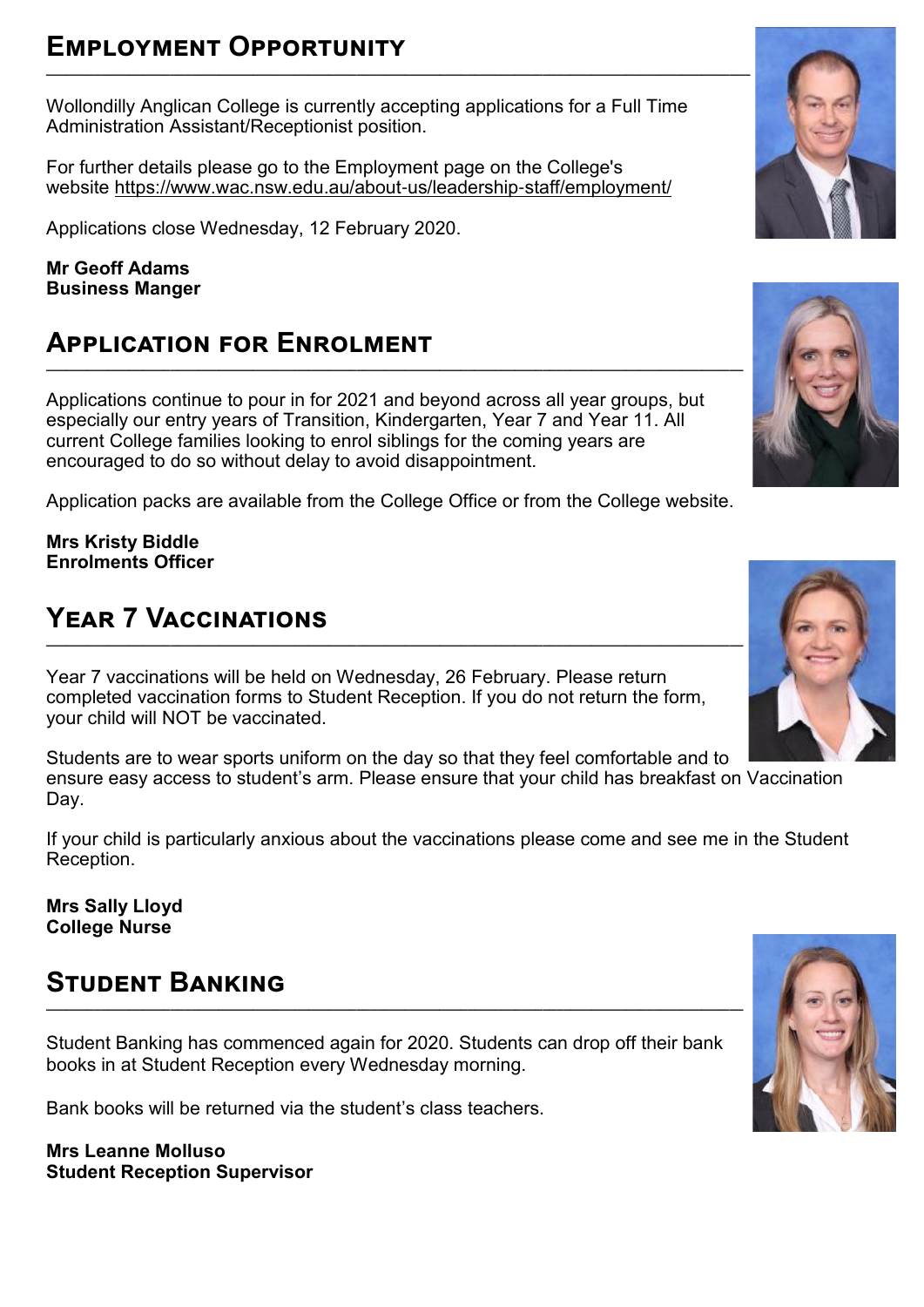To assist us to make it easier and safer for everyone, please follow the instructions below. Also, if you know of any new families starting this year, please pass this message on.

- 1. **The peak** traffic time is between 7.45 am and 8.15 am. Avoid this time if you can
- 2. **To save last minute rushing and traffic, COME EARLIER!** Easier to find parking and more relaxed.
- 3. **Don't park** out on Remembrance Drive. It is a **NO STOPPING** zone. **Yesterday, a child was witnessed by a parent running across in front of traffic while the mother was distracted getting something out of the car parked across from the College entrance.**
- 4. **College roadway speed limit** is 10kph which basically is crawling speed.
- 5. **Be aware of your children** in the carpark areas. Please don't let them run around the bus bay and cars parking spaces.
- 6. **Crossing carparks** between vehicles is very risky as drivers travelling through them don't see you till you emerge from behind the vehicle, especially high vehicles.
- 7. **Children being left in cars alone** while the parent walks into the College to pick up siblings is a dangerous practice and will be reported to police.
- 8. **Do not chat in carpark areas** as kids get bored and run around cars while waiting for you.
- 9. **There are two set down and pickup areas** at the front of the College, one in front of White Cottage and the other around the flag poles. We have now made two A frame signs outlining what to do and not do. The west end of the bus bay can be used for quick drop offs but **please do not get in the way of the buses.**

![](_page_14_Picture_11.jpeg)

**Please understand:** Our main purpose is to ensure safety on College grounds for everyone. The carparks and roadways are high risk areas which require strict rules. We have been blessed these past 13 years with no major incident inside or outside of the College. Let's all work together with patience to keeping it this way.

**Mr Fred Schroder Property Manger/WHS Coordinator** 

![](_page_14_Picture_14.jpeg)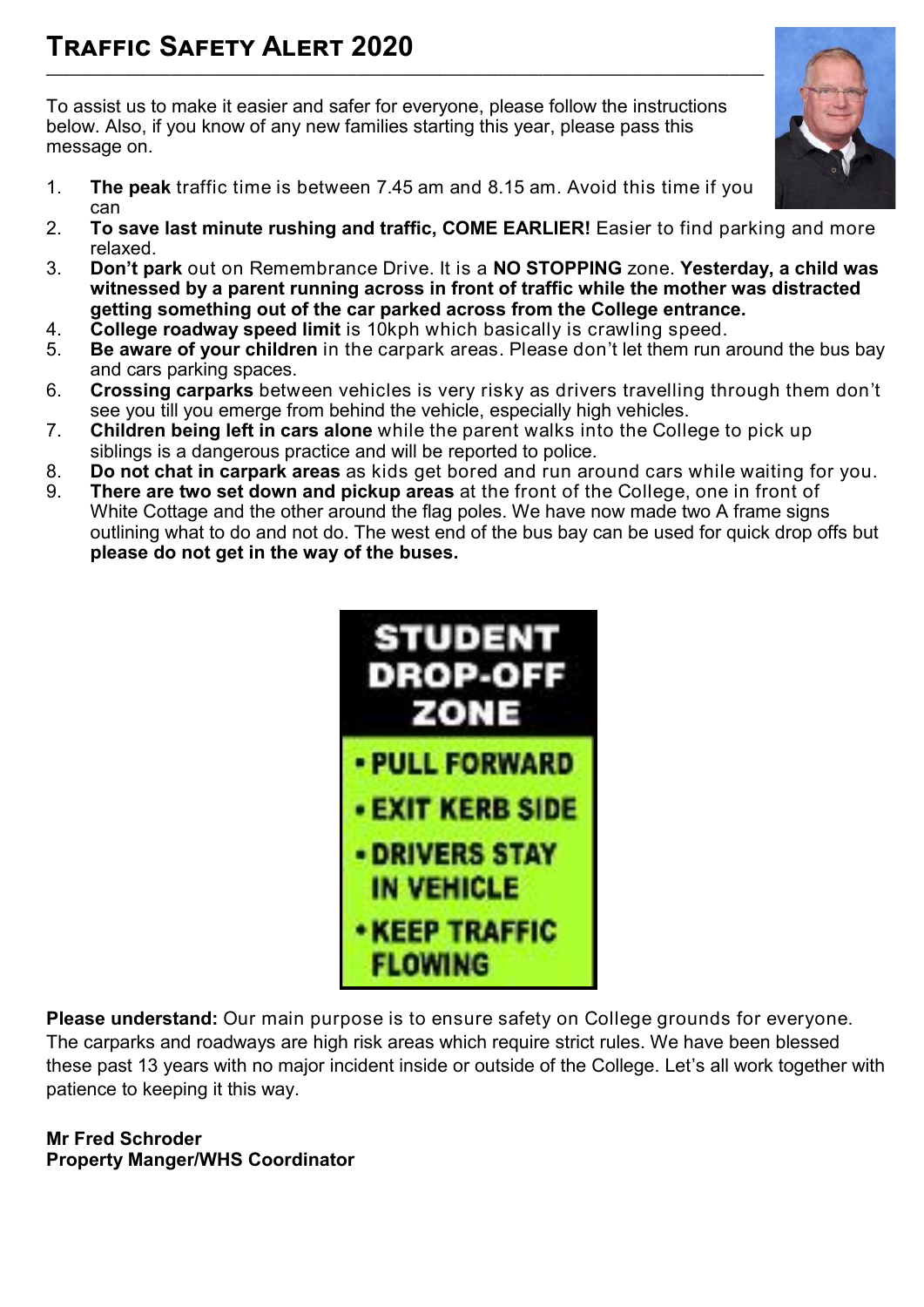### **WAC Kids Care**

From time to time, families undergo trauma such as severe or terminal illness. There are short term **support structures in place at the College to assist families** during these times. The WAC Kids Care Program offers support to families in the way of meals. Please contact Mrs Hay or Mrs Rockwell at the College to assist. Confidentiality will be respected.

**\_\_\_\_\_\_\_\_\_\_\_\_\_\_\_\_\_\_\_\_\_\_\_\_\_\_\_\_\_\_\_\_\_\_\_\_\_\_\_\_\_\_\_\_\_\_\_\_\_\_\_\_\_\_\_\_\_\_\_\_\_\_\_\_\_\_\_\_\_\_\_\_\_\_\_\_\_\_\_\_\_\_\_\_\_\_\_\_\_\_\_\_\_\_\_\_\_\_\_\_\_\_\_\_\_\_\_\_\_\_\_\_\_\_\_\_\_\_\_\_\_**

### **MW Physie and Dance (Australian Physie and Dance)**

Registrations are now open for girls (5 years and up) and ladies who enjoy dance and exercise classes. Classes held in Bargo, Picton and Oran Park. Please visit the website for more Information [mwphysieanddance.com.](http://mwphysieanddance.com/)

**Where:** Bargo Community Hall - Wednesdays Girls Classes - 5-8 yrs - 4.00 pm till 5.00 pm 9-12 yrs - 5.00 pm till 6.00 pm 13-15 yrs - 6.00 pm till 7.00 pm

> Picton Shire Hall - Mondays Ladies Class - 6.30 pm till 8.30 pm

### **Safer Internet Day 2020**

**Where:** Wollondilly Library Service<br> **When:** Tuesday, 11 February Tuesday, 11 February<br>Free  $Cost:$ Phone 4677 9613 or 4677 9514 for more information.

### **Tahmoor Netball Club**

If you are aged between 5-16 years and would like to play netball this year, please contact the Tahmoor Netball Club via their email [Tahmoor.netballclub@gmail.com o](mailto:Tahmoor.netballclub@gmail.com)r follow the registration link on our Facebook page: Tahmoor Netball Club "Wildcats". Tahmoor Netball Club accepts the Active Kids Vouchers. The upcoming competition starts on Saturday, 28 March and runs through to September. Please don't hesitate to contact the club via the above email address if you have any questions.

### **Learner Driver Log Book Run**

### **Do you find it difficult to make time to take your learner for a driving lesson?**

Council is running a learner driver log book run event on Sunday, 23 February 2020.

As well as spending quality time together, included is a planned route starting from Picton (Council).

The route is designed to offer learner drivers a range of driving experiences such as driving on local rural roads with unsealed shoulders, an unsealed road, limited linemarking, traffic lights and across narrow bridges.

The cost is free and starts with registration at 10.00 am.

The event concludes around 12.30 pm - 1.00 pm with light refreshments included.

Bookings are essential. For further information, please contact Council's Road Safety Officer on 4677 9588 or email [roadsafety@wollondilly.nsw.gov.au](mailto:roadsafety@wollondilly.nsw.gov.au)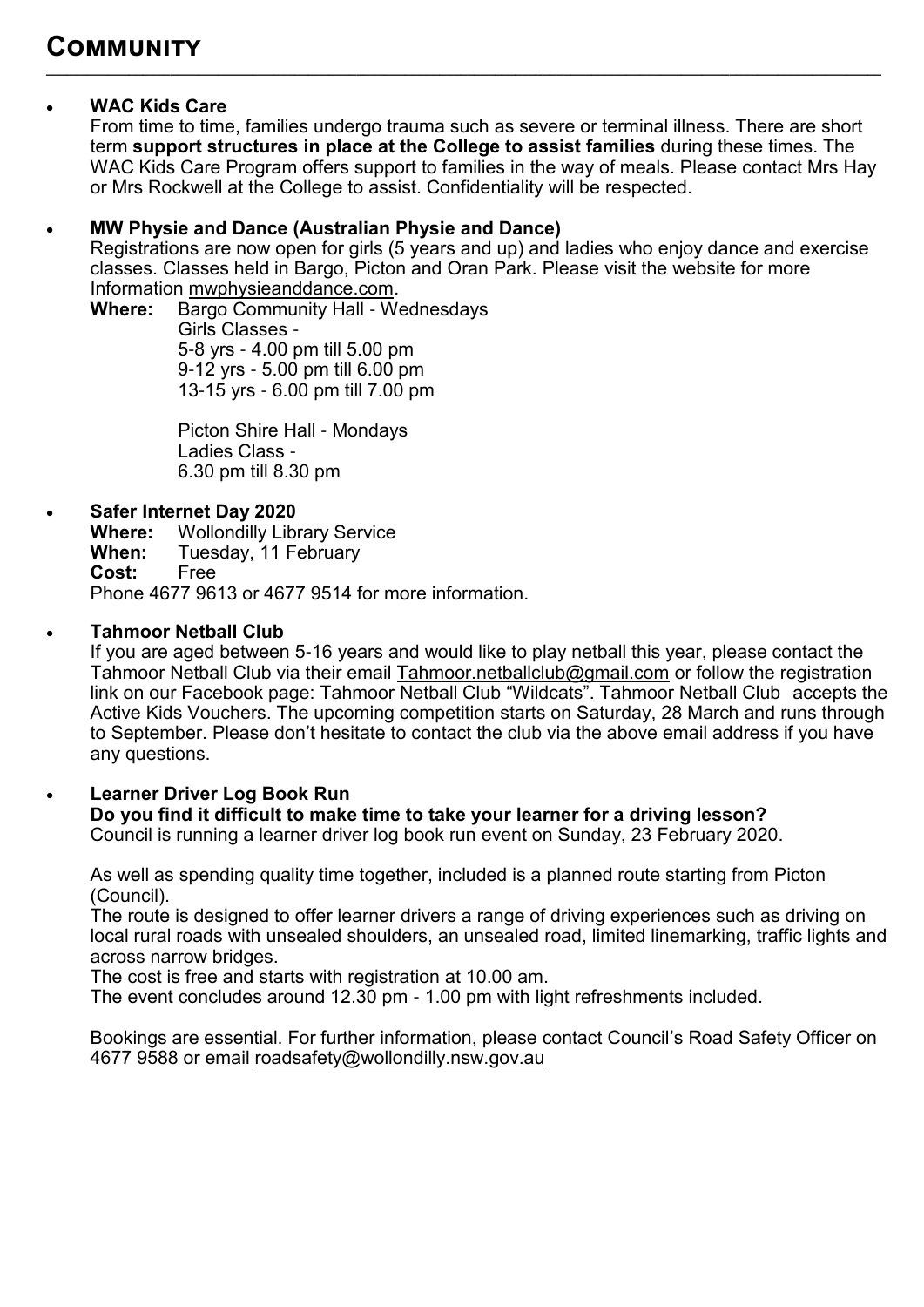Sponsorship 2019 *…friendraising and fundraising*

![](_page_16_Picture_2.jpeg)

.

**Diamond Sponsor** Bradcorp

### **Double Gold**

Anytime Fitness Tahmoor Hume Building Simec Mining Stanton Dahl Architects

### **Gold Sponsors**

Best Practice Commercial & Accounting Services Carpenter Partners Real Estate Glitz n Glamour Photography Hills Commercial Cleaning (QUEDOS) Ken Shafer Smash Repairs Kwik Kopy Macarthur Little Elves Childcare Little Elves OOSH Narellan Pools Nu-era Homes Oxley Butchery Taverner Landscapes Thornton Bros Roses

#### **Silver Sponsors** Casey's Toys Country Valley Eye Power Tahmoor Greenmantle Valley Pastured eggs Lowes **Cornerstone** Mittagong Auto Tech Natural Services Pty Ltd Pheasant Nests Produce Picton Tennis Association Pinnacle Tax & Accounting Tahmoor Garden Centre Wilton Dental and Cosmetics Centre

*Thank you to our Diamond, Double Gold, Gold and Silver Sponsors shown above. We also thank our Bronze Sponsors who will be advertised on the College website on the Sponsors' Page along with the above. If you would like to sponsor the College, please contact Mr Bill Norman (P&F President) or Mrs Deborah Cook in the College office.*

 $P \mathcal{E}$ F

*…friendraising and fundraising*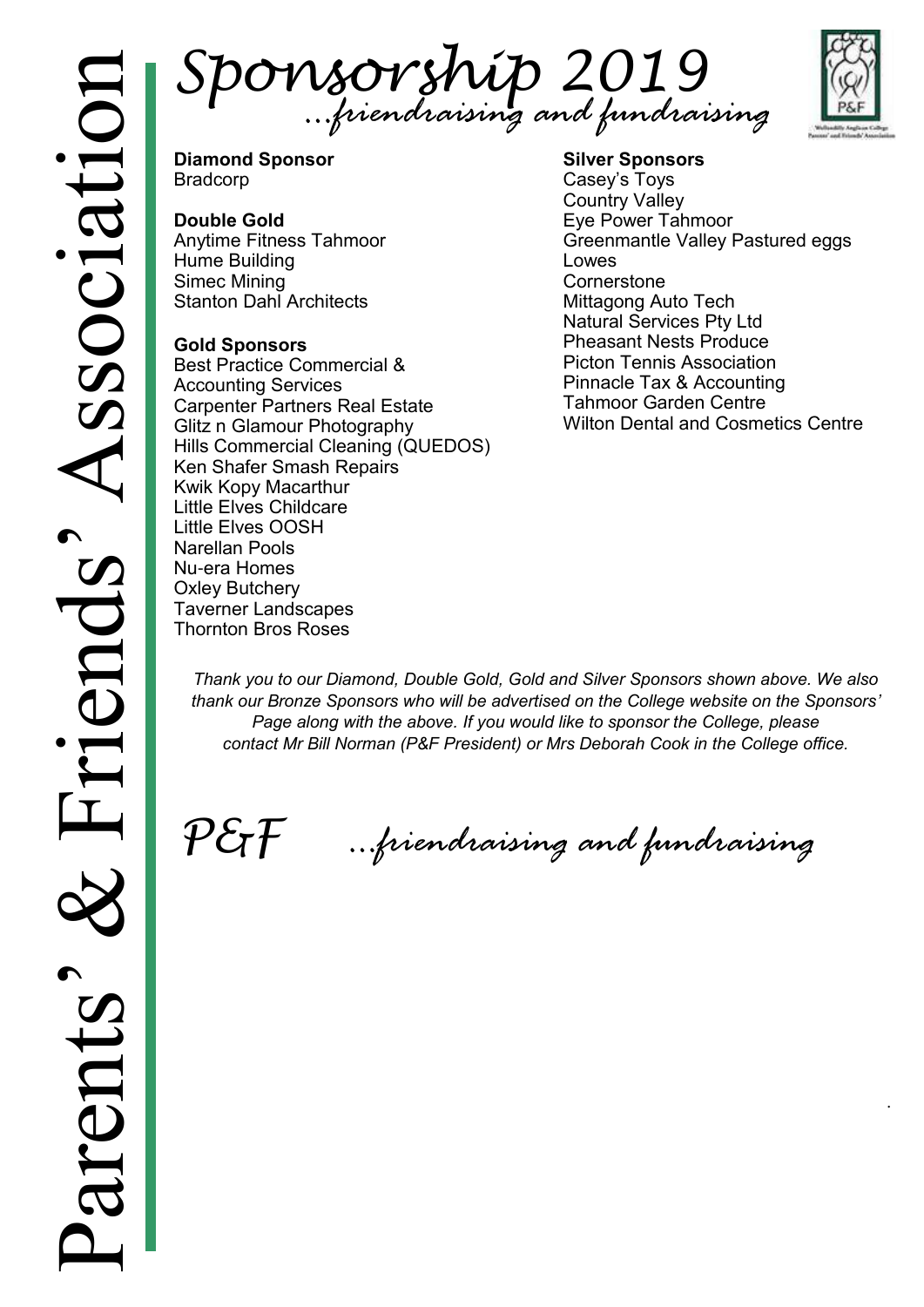P&F *…friendraising and fundraising*

![](_page_17_Picture_2.jpeg)

### **Welcome to Term 1, 2020**

### **P&F Clothing Pool**

The Clothing Pool is ready for you to save some money on uniforms!! We stock second hand uniforms as well as New Socks and Ties!

Thank you for the donations over the holidays, and keep them rolling in over the Term. You can leave good quality donations at the Clothing Pool during opening hours or at Student Reception.

Welcome to our new volunteers Cristina and Stephanie, it is great to see more parents becoming involved with the College! Thank you to our continuing shop volunteers Jodie, Sharon, Janise and our behind the scenes helper Annette who does repairs and washing, your help is much appreciated!

### **Clothing Pool Opening Hours**

### **Monday, Tuesday, Wednesday and Friday mornings - 7.45 am to 8.30 am**

Located at the side windows of White Cottage - opposite the Canteen. **Payment can be made by CASH or EFTPOS !!**

Volunteering at the Clothing Pool is a great way to contribute to the College community, meet other parents and doesn't take much time. More volunteers will help towards opening on other days!

If you would like to be a part of the Clothing Pool team contact Melissa on 0415 402 013.

# **Volunteers**

Needed!

![](_page_17_Picture_15.jpeg)

![](_page_17_Picture_16.jpeg)

### **Business Directory**

If you would like to advertise your business through the Waratah Weekly, please drop off to Student Reception and place in P&F Letterbox a business card and in 30 words or less a description of your business. Businesses will be selected randomly to be advertised.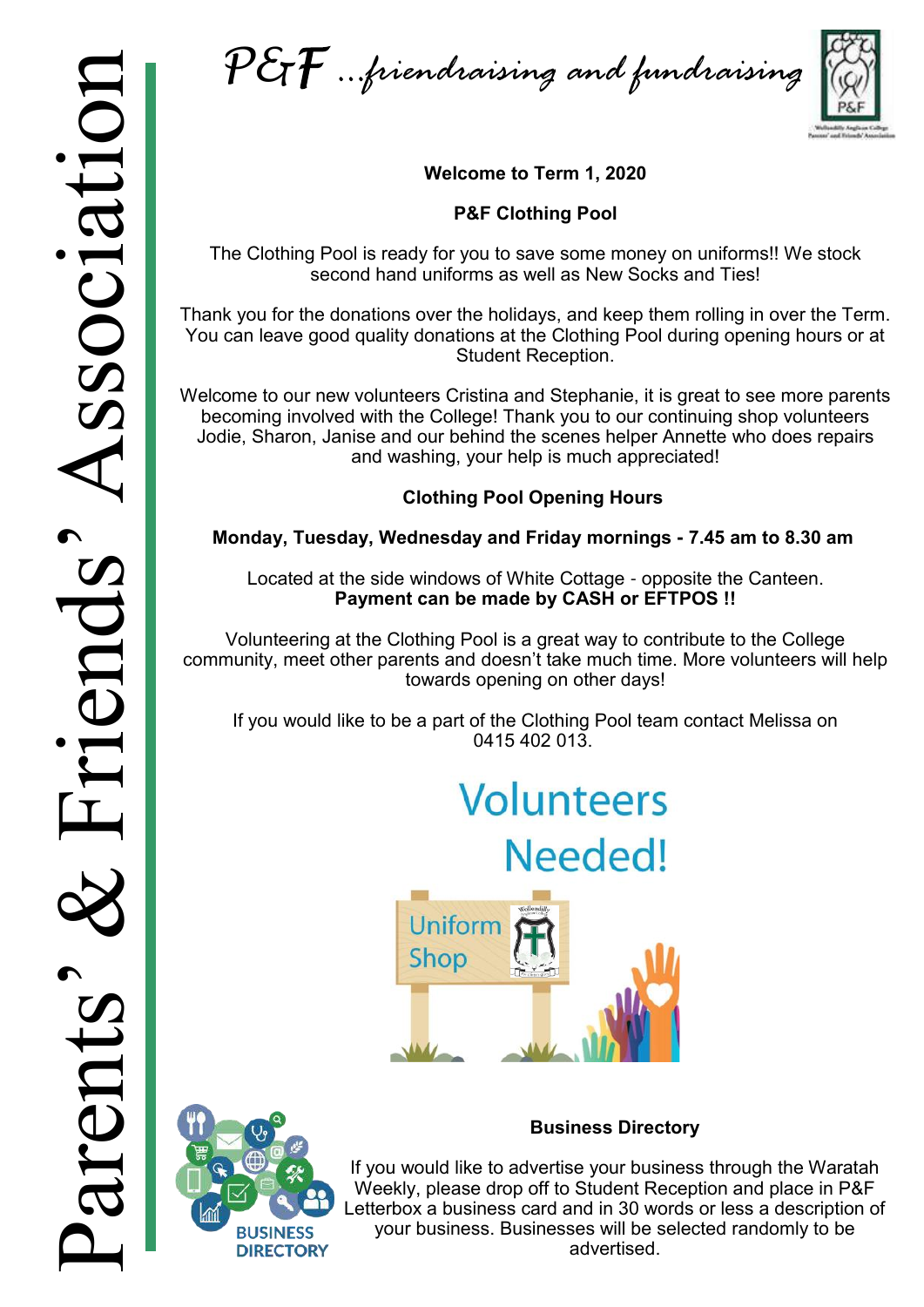### **February**

![](_page_18_Picture_2.jpeg)

**\_\_\_\_\_\_\_\_\_\_\_\_\_\_\_\_\_\_\_\_\_\_\_\_\_\_\_\_\_\_\_\_\_\_\_\_\_\_\_\_\_\_\_\_\_\_\_\_\_\_\_\_\_\_\_\_\_\_\_\_\_\_\_\_\_\_\_\_\_\_\_\_\_\_\_\_\_\_\_\_\_\_\_\_\_\_\_\_\_\_\_\_\_\_\_\_\_\_\_\_\_\_\_**

# **Mittagong Anglican Church**

Contact: Children's Minister Rochelle Fussell, 0439 455 005 or [rf@mittang.com.au.](mailto:rf@mittang.com.au) All leaders in Follow and Kids@Mac have Working With Children Checks, and are trained in accordance with Safe Ministry Guidelines. All our groups run during school Terms.

Children in K-4 are welcome to attend Kids@Mac: a fun after school club at Mittagong Anglican Church.<br>When<sup>.</sup>

When: Runs every Tuesday<br>Time: 3.30 pm - 5.00 pm.

Time: 3.30 pm - 5.00 pm.<br>Cost \$3.00 per Week/\$2

\$3.00 per Week/\$20.00 per Term (with family discounts).

Come along for games, craft, songs, afternoon tea, stories and more! This Term our theme is "The Lion the Witch & the Wardrobe" so join us in a Spaced Out adventure.

# **Wollondilly Anglican Church**

Everybody is welcome to attend our Service on Sunday at 9.00 am. We would love to see your family there.

PO Box 43, Bargo NSW 2574 Reverend Stephen Swanepoel

LEARNING - LOVING - LIVING

![](_page_18_Picture_14.jpeg)